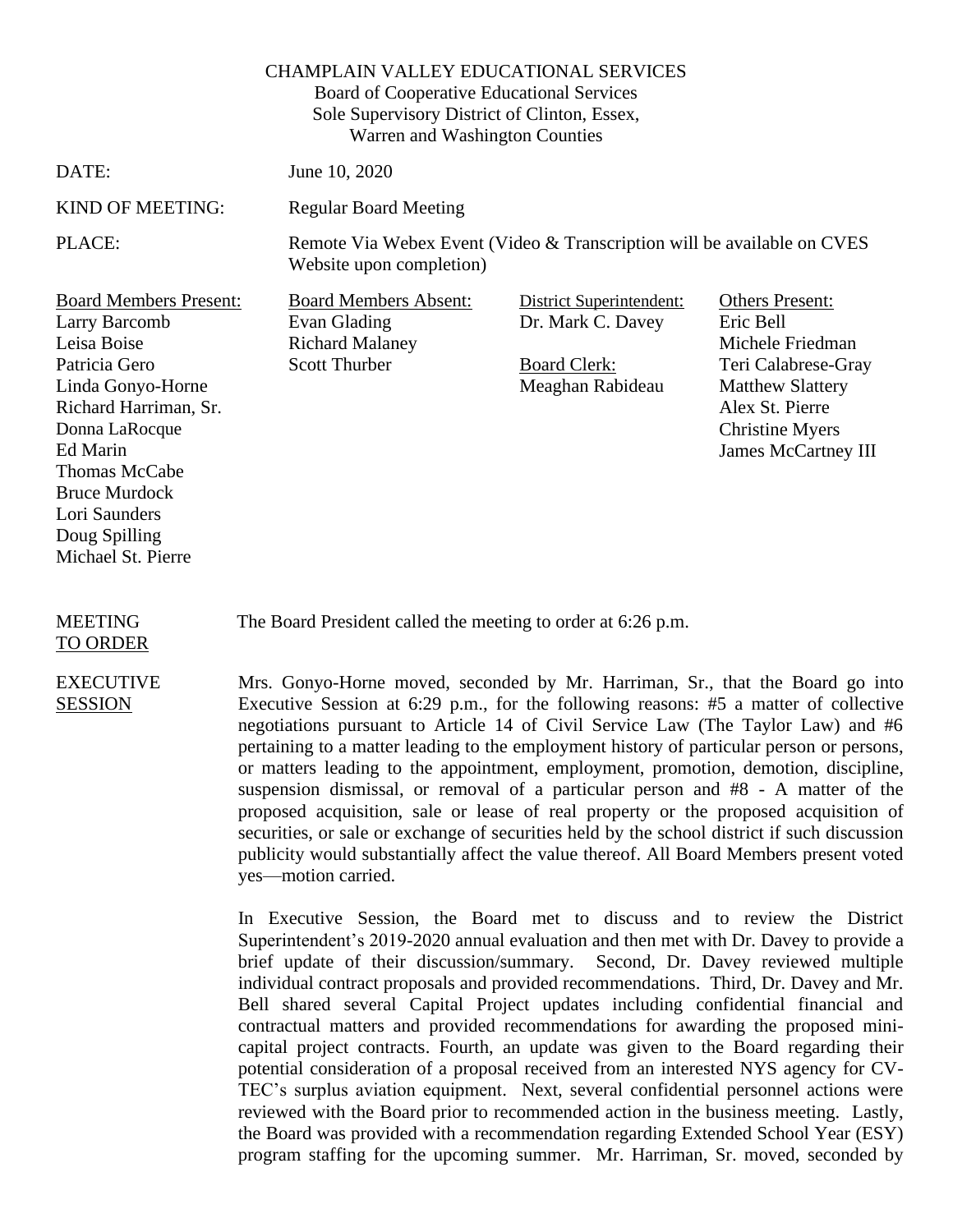Page 2 Board Minutes June 10, 2020

CONTINUED Mrs. LaRocque, that the Board come out of Executive Session at 7:32 p.m. All Board Members present voted yes—motion carried.

STRATEGIC PLAN END OF YEAR UPDATE Dr. Davey began the update by thanking the Board for their continued support of the implementation of the Strategic Plan during the 2019-20 school year. Dr. Davey acknowledged the excellent participation of the District Planning Team (DPT) members including Board members, component district superintendents and CVES staff in our end-of-year meeting in May. It was noted that this year, the 7th year of the Annual CVES Strategic Plan Survey, had its highest participation rate yet. Next, Dr. Davey discussed several major highlights from the 2019-20 year including navigating through the COVID-19 pandemic and continuing to support progress and accomplish goals. During the year, CVES' entire administration, teaching staff, support staff, O&M and the Board all were able to continue to embrace and develop tools for remote learning, instruction and working from home. Teri Calabrese-Gray, Mr. Eric Bell, Mrs. Michele Friedman and Mr. Slattery then provided divisional updates with highlights and accomplishments for the 2019-20 school year to the Board. Lastly Dr. Davey ended the presentation with the DPT Timeline for the 2020-21 school year and acknowledged the hard work performed this year and expressed his gratitude to our CVES team again for their above and beyond efforts. Linda Gonyo-Horne, Board member, gave additional kudos on behalf of the entire Board to Cabinet and staff members by acknowledging their efforts and thanking them for all they did for our students and community. Mr. Marin, Board member, also shared sentiments of embracing change and growing as an organization. Further discussion ensued.

- CAPITAL PROJECT UPDATE Mr. Bell began the Capital Project Update by discussing the newly created color committees for each division to collaborate on decisions for paint, flooring, carpet, etc. Each divisional committee has convened over the last several weeks to make decisions to start the ordering process on long lead-time items. Next, Mr. Bell shared that replacement of the roof at the main campus is making progress and that limited damage from water leaks has been found. Asphalt is also being laid at the main campus, some abatement needs were discovered but are being addressed by the contractors. Third, Mr. Bell shared that demolition is almost complete in all locations and that our Construction Manager, SchoolHouse Construction, has indicated that CVES has had a successful and strong start to the Capital Project. The Board was then updated on the purchase of the additional 20 acres at the Satellite Campus and that all paperwork has been finalized. Lastly, Mr. Bell updated the Board on the current progress of the Waterline Project as well as the Fire Alarm Project ("mini" capital projects). Dr. Davey and Mr. Bell expressed their support for the recommendation to award the bids on the agenda this evening so that this internal capital project work can continue in the next school year.
- **PREVIOUS MINUTES** Mrs. Gonyo-Horne moved, seconded by Mrs. LaRocque, that the Board approve the minutes of the May 13, 2020 monthly Board meeting as presented. All Board Members present voted yes—motion carried.

CONSENT AGENDA Mrs. LaRocque moved, seconded by Mr. Harriman, Sr., to approve the following Consent Agenda Financial items 8a-8j as presented. All Board Members present voted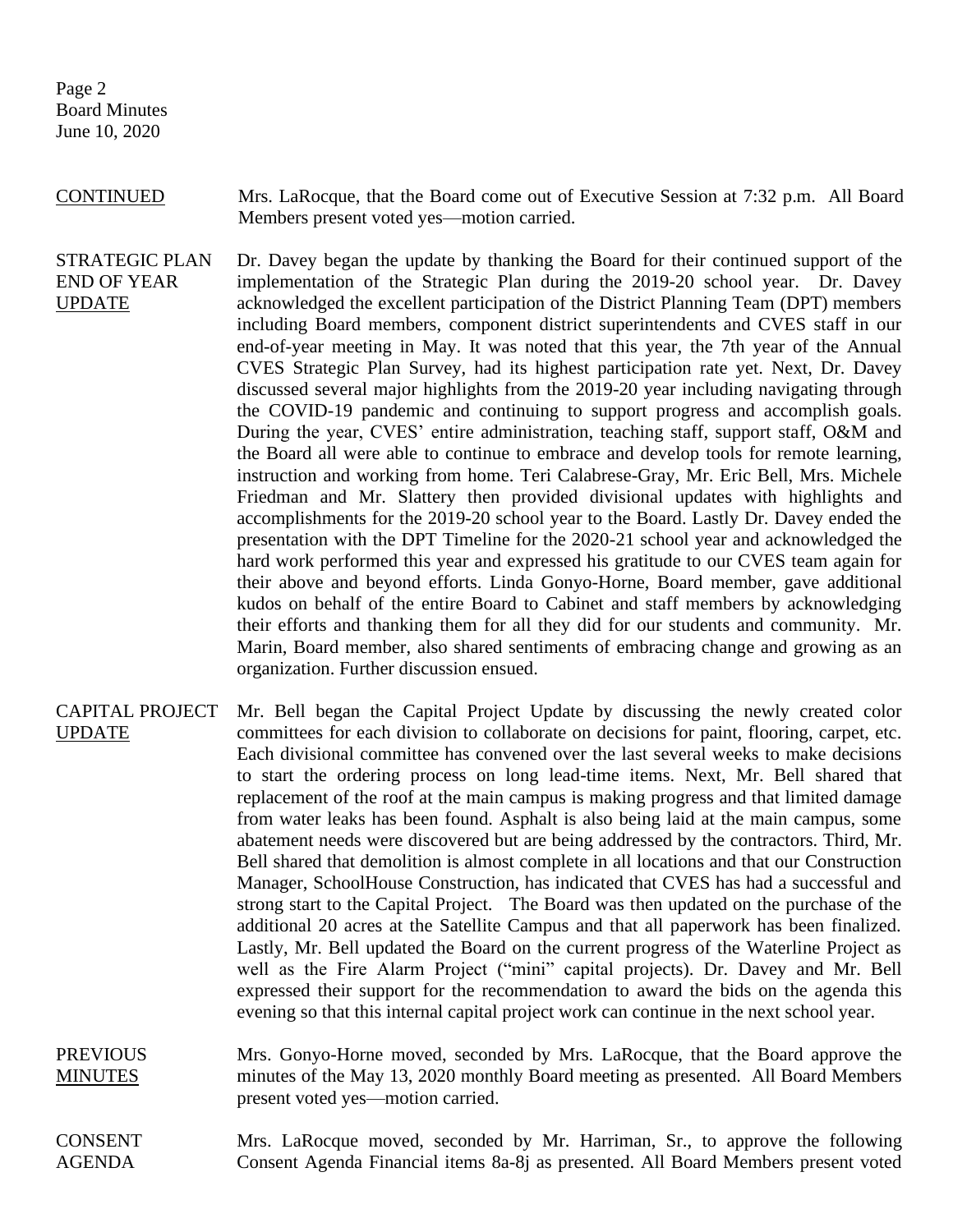Page 3 Board Minutes June 10, 2020

| <b>FINANCIAL</b>                    | yes—motion carried.                                                                                                                                                                                                                   |  |  |
|-------------------------------------|---------------------------------------------------------------------------------------------------------------------------------------------------------------------------------------------------------------------------------------|--|--|
| <b>CERTIFICATION</b><br>OF WARRANT  | (8a) Approve the Certification of Warrant for May 1, 2020 to May 29, 2020 as<br>presented.                                                                                                                                            |  |  |
| <b>TREASURER'S</b><br><b>REPORT</b> | (8b) Approve the Treasurer's Report from April 30, 2020 as presented.                                                                                                                                                                 |  |  |
| <b>DONATIONS</b>                    | (8c) Approve the following Donations:                                                                                                                                                                                                 |  |  |
|                                     | 1. For the Student Stipend Fund:<br>United Way (April 2020)<br>38.92<br>Box Tops for Education (April 2020)<br>3.70<br>United Way (May 2020)<br>198.14<br><b>TOTAL</b><br>\$240.76                                                    |  |  |
|                                     | 2. Donation of \$10,000 from The United Way. This donation will be used to fund the<br>purchase of technology for students.                                                                                                           |  |  |
|                                     | 3. Donation of \$1,603 from Adirondack Foundation-Adirondack for Kids Fund. This<br>donation will be used towards faculty, staff and students to attend future field trips.                                                           |  |  |
|                                     | 4. Donation of \$1,000 from Stewart Shops – Holiday March. This donation will be used<br>to startup funding for the Work Experience Program School Store.                                                                             |  |  |
| <b>SPECIAL AID</b>                  | (8d) Accept the following Special Aid Fund Continuations:                                                                                                                                                                             |  |  |
| <b>FUND</b><br><b>CONTINUATIONS</b> | 1. Employment Preparation Education (EPE) special aid fund project be allowed to<br>continue providing services for the period July 1- September 30, 2020. Expenditures are<br>not to exceed \$101,792. (CV-TEC)                      |  |  |
|                                     | 2. WIOA, Title II, Adult Basic Education and Literacy Services special aid fund project<br>be allowed to continue providing services for the period July 1- September 30, 2020.<br>Expenditures are not to exceed \$14,215. (CV-TEC)  |  |  |
|                                     | 3. WIOA, Title II, Incarcerated and Institutionalized Education special aid fund project<br>be allowed to continue providing services for the period July 1- September 30, 2020.<br>Expenditures are not to exceed \$84,981. (CV-TEC) |  |  |
|                                     | 4. NYS Basic Literacy- JCEO special aid fund project be allowed to continue providing<br>services for the period July 1- September 30, 2020. Expenditures are not to exceed<br>\$28,903. (CV-TEC)                                     |  |  |
|                                     | 5. NYS Basic Literacy- One Work Source special aid fund project be allowed to<br>continue providing services for the period July 1- September 30, 2020. Expenditures are<br>not to exceed \$27,995. (CV-TEC)                          |  |  |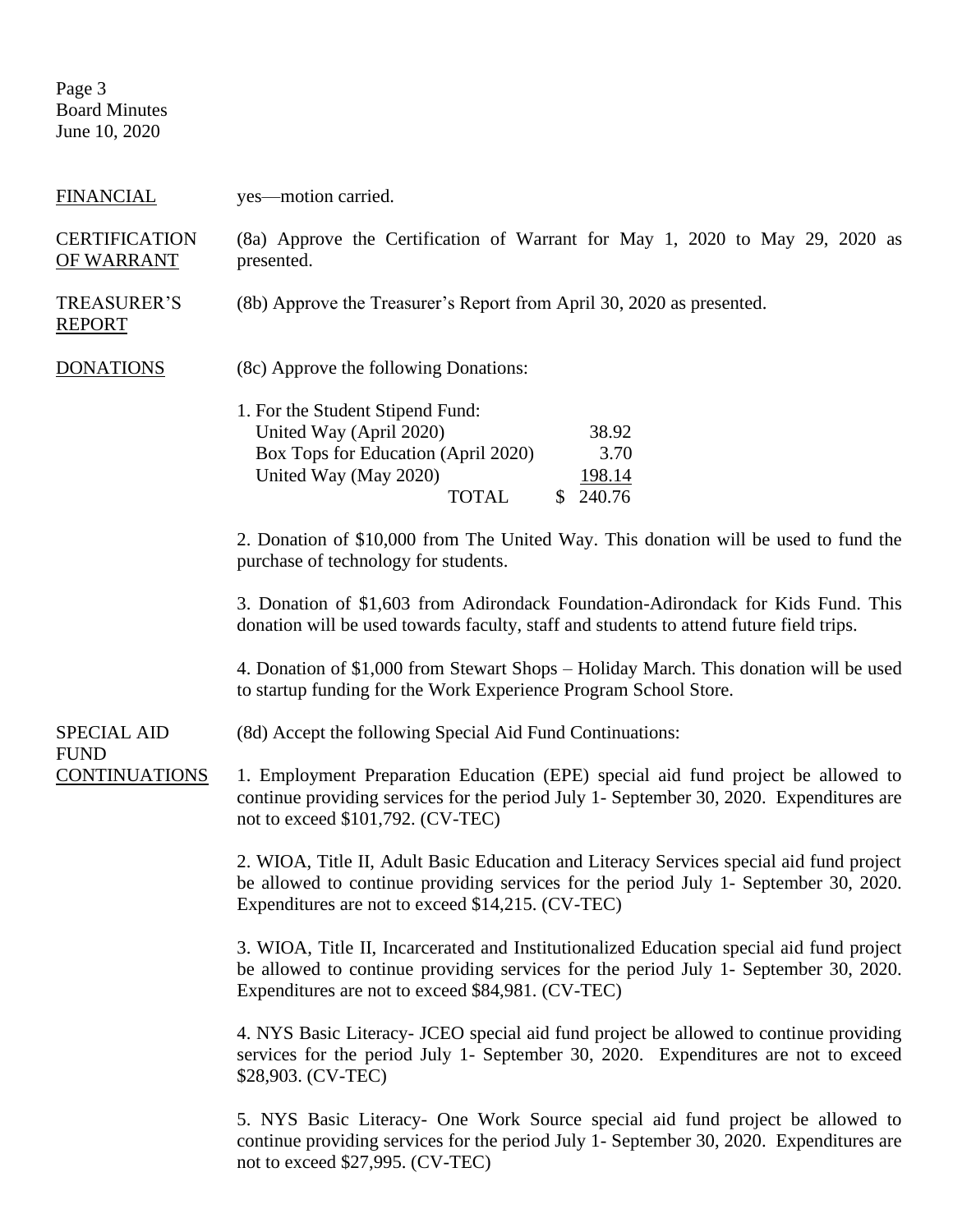Page 4 Board Minutes June 10, 2020

6. Perkins V/CTEIA- Basic special aid fund project be allowed to continue providing services for the period July 1- September 30, 2020. Expenditures are not to exceed \$16,985. (CV-TEC) SPECIAL AID FUND PROJECT (8e) Approve the following Special Aid Fund Project: 1. Local Food for Enhanced Nutrition, Immunity and Food Security special aid fund project, in the amount of \$8,000, for the period of May 2020 through May 2021. This program is funded through Adirondack Foundation SUN Fund. (Co-Ser 791 – WAF/YD Cafeteria) CONTRACTOR/ CONSULTANT AGREEMENTS (8f) Approve the following Contractor/Consultant Agreements: 1. Agreement between Clinton-Essex-Warren-Washington BOCES and Joseph Lavorando for Legal Services as needed, at a rate of \$125 per hour for the period July 1, 2020 through June 30, 2021. (Administration) 2. Agreement between Clinton-Essex-Warren-Washington BOCES and Hogan, Sarzynski, Lynch, DeWind & Gregory, LLP for Legal Services as needed, at a rate of \$215 per hour for partners services and \$185 per hour for associates services for the period July 1, 2020 through June 30, 2021. (Administration) 3. Agreement between Clinton-Essex-Warren-Washington BOCES and Harris Beach, PLLC for Legal Services as needed, at a rate of \$210 per hour for attorney services and \$100 per hour for law clerk, paralegal, and legal research services for the period July 1, 2020 through June 30, 2021. (Administration) 4. Agreement between Clinton-Essex-Warren-Washington BOCES and Bartlett, Pontiff, Stewart & Rhodes, P.C. for Legal Services as needed, at a rate of \$250 per hour for attorney services and \$150 per hour for paralegal services for the period of July 1, 2020 through June 30, 2021. (Administration) 5. Agreement between Clinton-Essex-Warren-Washington BOCES and Stafford, Owens, Piller, Murnane, Kelleher & Trombley, PLLC for Legal Services as needed, at a rate of \$195 per hour for school attorney services and \$85 per hour for paralegal services for the period July 1, 2020 through June 30, 2021. (Administration) 6. Agreement between Clinton-Essex-Warren-Washington BOCES and Kelly McGinn for the purpose of obtaining Medicaid Speech oversight services including quarterly provider meetings, student observations, phone conferences, and Medicaid document review at a rate of \$100 per hour for the 2020-2021 school year. The current estimated annual expenditure for the agreement is \$29,200. (Special Education) 7. Agreement between Clinton-Essex-Warren-Washington BOCES and Behavioral

Health Services North, Inc. (BHSN) for the purpose of obtaining management services with regards to Special Education's Adventure Based Counseling, Youth Development,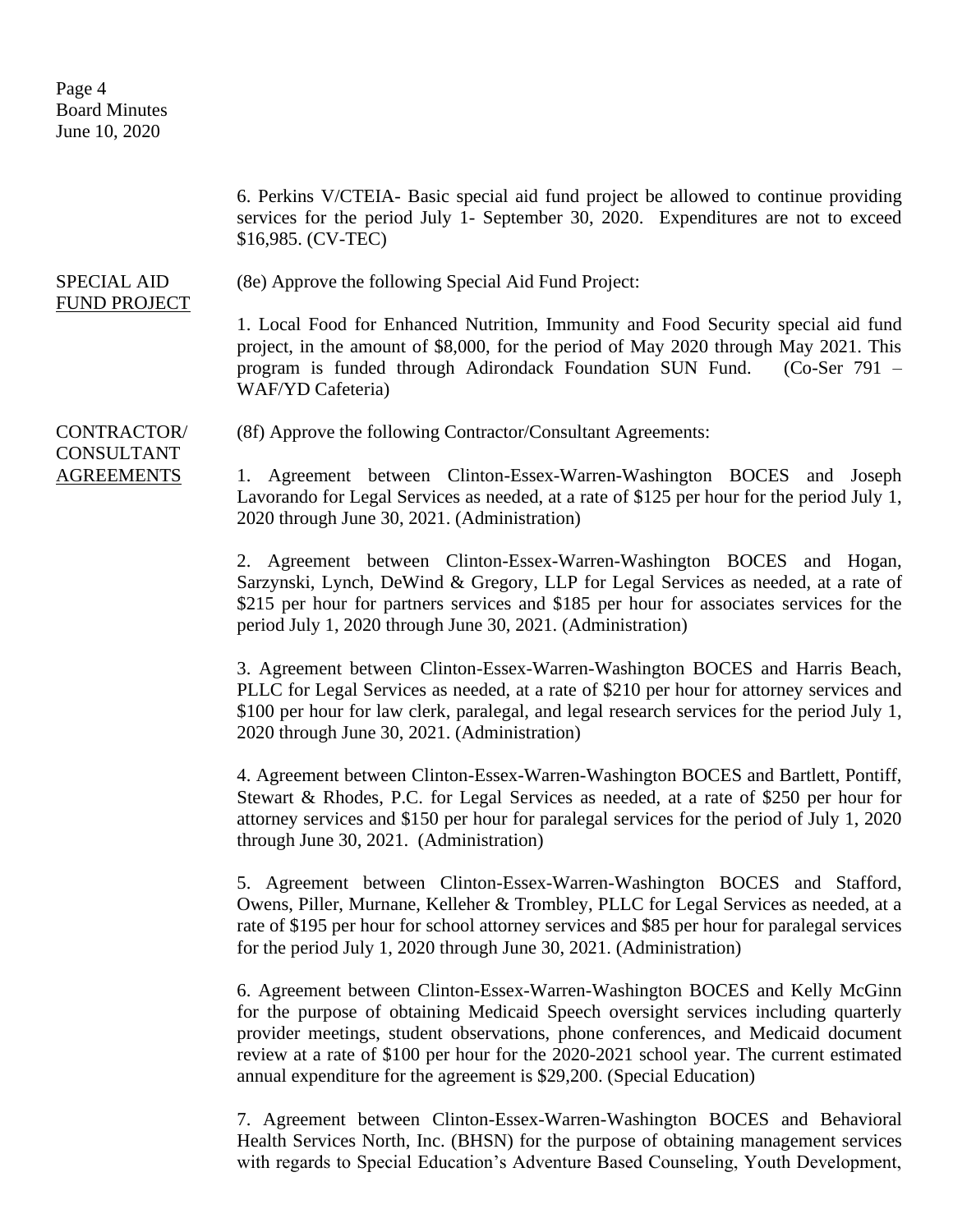Page 5 Board Minutes June 10, 2020

| <b>CONTINUED</b>                        |                                                                                                                                                                  | annual expenditure for the agreement is \$16,800. (Special Education) |                                           | Intensive Therapeutic Support Program, and Family Enrichment Program, at a "not to<br>exceed" rate of \$150 per hour for the 2020-2021 school year. The current estimated                                                                                                                                                                                                                                                                                                                                                                                                                                                                                                                                                                                                                                                                                                               |
|-----------------------------------------|------------------------------------------------------------------------------------------------------------------------------------------------------------------|-----------------------------------------------------------------------|-------------------------------------------|-----------------------------------------------------------------------------------------------------------------------------------------------------------------------------------------------------------------------------------------------------------------------------------------------------------------------------------------------------------------------------------------------------------------------------------------------------------------------------------------------------------------------------------------------------------------------------------------------------------------------------------------------------------------------------------------------------------------------------------------------------------------------------------------------------------------------------------------------------------------------------------------|
|                                         |                                                                                                                                                                  | \$12,300. (Special Education)                                         |                                           | 8. Agreement between Clinton-Essex-Warren-Washington BOCES and The New<br>England Center for Children for the purpose of establishing BOCES as an<br>implementation site for the Autism Curriculum Encyclopedia (ACE) program for the<br>2020-2021 school year. The current estimated annual expenditure for the agreement is                                                                                                                                                                                                                                                                                                                                                                                                                                                                                                                                                           |
| <b>AGREEMENT</b><br>RENEWAL TERM        |                                                                                                                                                                  | (8g) Approve the following Agreement Renewal Term:                    |                                           |                                                                                                                                                                                                                                                                                                                                                                                                                                                                                                                                                                                                                                                                                                                                                                                                                                                                                         |
|                                         |                                                                                                                                                                  | estimated expenditure for the services is \$11,000. (Administration)  |                                           | 1. Agreement renewal between Clinton-Essex-Warren-Washington BOCES and<br>Preferred Group Plans, Inc. (PGP) for Health Reimbursement Arrangement (HRA) plan<br>services, I.R.C. Sections 105 and 106, to be administered by PGP on behalf of BOCES<br>for the period of July 1, 2020 through June 30, 2021; and for an I.R.C. Section 125<br>Cafeteria Plan for the period of October 1, 2020 through September 30, 2021. The total                                                                                                                                                                                                                                                                                                                                                                                                                                                     |
| <b>LEASE</b><br><b>AGREEMENT</b>        |                                                                                                                                                                  | (8h) Approve the following Lease Agreement:                           |                                           |                                                                                                                                                                                                                                                                                                                                                                                                                                                                                                                                                                                                                                                                                                                                                                                                                                                                                         |
|                                         | (Management Services)                                                                                                                                            |                                                                       |                                           | 1. Lease Agreement between Clinton-Essex-Warren-Washington BOCES<br>and<br>Adirondack Community Action Programs, Inc. for the purpose of allowing Adirondack<br>Community Action Programs, Inc. to lease one classroom from Clinton-Essex-Warren-<br>Washington BOCES at their Mineville Campus in Mineville, NY, for use by Adirondack<br>Community Action Programs, Inc.'s Head Start program. The agreement will commence<br>July 1, 2020 and will continue for a period of 3 years through June 30, 2023. The annual<br>rent paid to Clinton-Essex-Warren-Washington BOCES by Adirondack Community<br>Action Programs, Inc. for the contract term of July 1, 2020 to June 30, 2021 shall be<br>\$23,550; for the contract term of July 1, 2021 to June 30, 2022 the rent shall be \$24,000;<br>for the contract term of July 1, 2022 to June 30, 2023 the rent shall be $$24,450$ . |
| <b>CHANGE ORDER</b><br><b>AUTHORITY</b> | (8i) Approve the following Change Order Authority:                                                                                                               |                                                                       |                                           |                                                                                                                                                                                                                                                                                                                                                                                                                                                                                                                                                                                                                                                                                                                                                                                                                                                                                         |
|                                         | That the Board authorize the District Superintendent to approve and sign all change<br>orders up to \$35,000 for SED approved capital projects. (Administration) |                                                                       |                                           |                                                                                                                                                                                                                                                                                                                                                                                                                                                                                                                                                                                                                                                                                                                                                                                                                                                                                         |
| <b>UNCOLLECTIBLES</b>                   | records before year-end.                                                                                                                                         |                                                                       |                                           | (8) Approve the write-off of the following list of uncollectible account receivables, after<br>efforts to collect have been unsuccessful on these accounts over a year old. Under audit,<br>these accounts are no longer considered current and should be written-off the financial                                                                                                                                                                                                                                                                                                                                                                                                                                                                                                                                                                                                     |
|                                         | Invoice#<br>026-19A<br>027-19A                                                                                                                                   | Date of Invoice<br>09/21/2018<br>09/21/2018                           | <b>Amount</b><br>\$3,046.00<br>\$3,405.00 | Program<br><b>CV-TEC: LPN Tuition</b><br><b>CV-TEC: LPN Tuition</b>                                                                                                                                                                                                                                                                                                                                                                                                                                                                                                                                                                                                                                                                                                                                                                                                                     |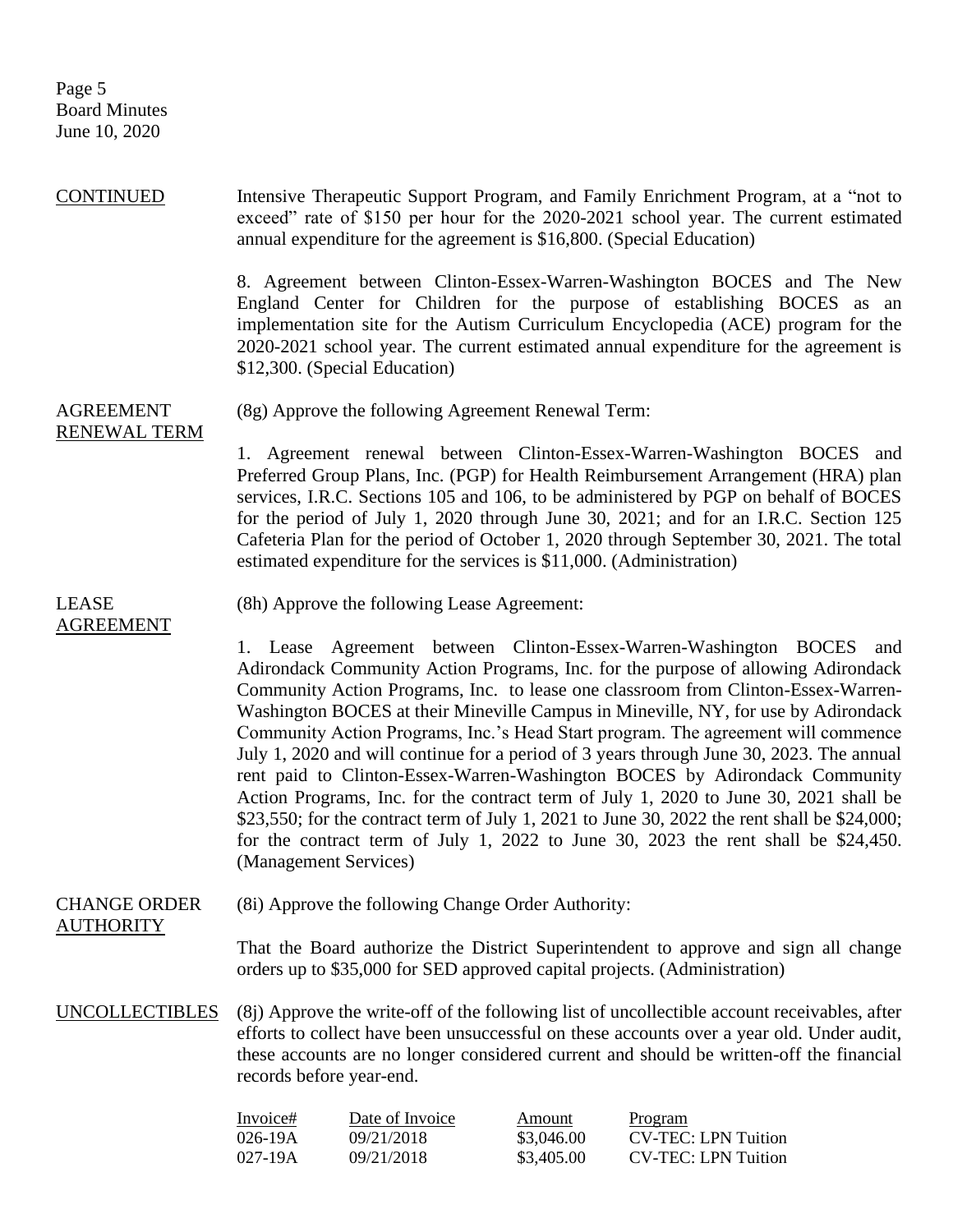| <b>CONTINUED</b>                                    | 078-19A<br>091-19A<br>125-19A<br>132-19A<br>200-19A<br>201-19A                                                         | 09/27/2018<br>09/27/2018<br>10/09/2018<br>10/09/2018<br>03/22/2019<br>03/22/2019<br>TOTAL:                                                                                                       | \$2,313.99<br>\$1,219.00<br>\$1,662.00<br>\$805.00<br>\$4,418.00<br>\$1,592.00<br>\$18,460.99 | CV-TEC: Digital Art & Design Tuition<br><b>CV-TEC: Heavy Equipment Tuition</b><br><b>CV-TEC: Cosmetology Tuition</b><br><b>CV-TEC: LPN Tuition</b><br><b>CV-TEC: LPN Tuition</b><br>CV-TEC: Digital Art & Design Tuition |  |
|-----------------------------------------------------|------------------------------------------------------------------------------------------------------------------------|--------------------------------------------------------------------------------------------------------------------------------------------------------------------------------------------------|-----------------------------------------------------------------------------------------------|--------------------------------------------------------------------------------------------------------------------------------------------------------------------------------------------------------------------------|--|
| <b>OLD BUSINESS</b>                                 | with the Board.                                                                                                        |                                                                                                                                                                                                  |                                                                                               | Audit Committee Meeting Minutes from the February 12, 2020 meeting were shared                                                                                                                                           |  |
| <b>CONSENT</b><br><b>AGENDA</b><br><b>PERSONNEL</b> |                                                                                                                        | Mrs. Linda Gonyo-Horne moved, seconded by Mrs. LaRocque, to approve the following<br>Consent Agenda Personnel items 10a-10j as presented. All Board Members present<br>voted yes—motion carried. |                                                                                               |                                                                                                                                                                                                                          |  |
| <b>RESIGNATION</b>                                  |                                                                                                                        | (10a) Approve the following letter of resignation:                                                                                                                                               |                                                                                               |                                                                                                                                                                                                                          |  |
| <b>CLARK</b>                                        |                                                                                                                        | 1. Cody Clark, Teacher Aide/Student Aide, effective June 18, 2020                                                                                                                                |                                                                                               |                                                                                                                                                                                                                          |  |
| <b>LEAVES OF</b>                                    | $(10b)$ Approve the following leave(s) of absence:                                                                     |                                                                                                                                                                                                  |                                                                                               |                                                                                                                                                                                                                          |  |
| <b>ABSENCE</b><br>BRINTON,<br><b>PATNODE</b>        | 1. Marcia Brinton, Teacher Aide/Student Aide, unpaid leave of absence, effective May<br>20, 2020 through July 2, 2020. |                                                                                                                                                                                                  |                                                                                               |                                                                                                                                                                                                                          |  |
|                                                     |                                                                                                                        | June 3, 2020 through June 12, 2020.                                                                                                                                                              |                                                                                               | 2. Randolph Patnode, Building Maintenance Worker, unpaid leave of absence, effective                                                                                                                                     |  |
| <b>PERMANENT</b><br><b>APPOINTMENTS</b>             |                                                                                                                        |                                                                                                                                                                                                  |                                                                                               | (10c) Grant a Permanent Appointment (Civil Service) to the following person(s):                                                                                                                                          |  |
| ROSSELLI,<br>CUMMINGS,<br><b>LECUYER</b>            |                                                                                                                        |                                                                                                                                                                                                  | 3. Angie Lecuyer, Typist, Effective July 10, 2020                                             | 1. Brandy Rosselli, Teacher Aide/Student Aide, effective June 13, 2020<br>2. Jacob Cummings, Teacher Aide/Student Aide, effective June 13, 2020                                                                          |  |
| PART-TIME<br><b>HOURLY</b>                          | (10d) Appoint the following person(s) to a Part-Time Hourly Appointment for the 2020-<br>21 school year:               |                                                                                                                                                                                                  |                                                                                               |                                                                                                                                                                                                                          |  |
| <b>APPOINTMENTS</b>                                 | <u>Test Assessing Secondary Completion (TASC) Examiner, \$28.00/hour</u>                                               |                                                                                                                                                                                                  |                                                                                               |                                                                                                                                                                                                                          |  |
|                                                     | Teri Lamora                                                                                                            |                                                                                                                                                                                                  | not to exceed 100 hours                                                                       |                                                                                                                                                                                                                          |  |
|                                                     | Patricia Goodell                                                                                                       |                                                                                                                                                                                                  | not to exceed 50 hours                                                                        |                                                                                                                                                                                                                          |  |
|                                                     |                                                                                                                        |                                                                                                                                                                                                  | Test of Adult Basic Education (TABE) Assessments, \$28.00/hour                                |                                                                                                                                                                                                                          |  |
|                                                     | Gayellen Carlsson                                                                                                      |                                                                                                                                                                                                  | not to exceed 40 hours                                                                        |                                                                                                                                                                                                                          |  |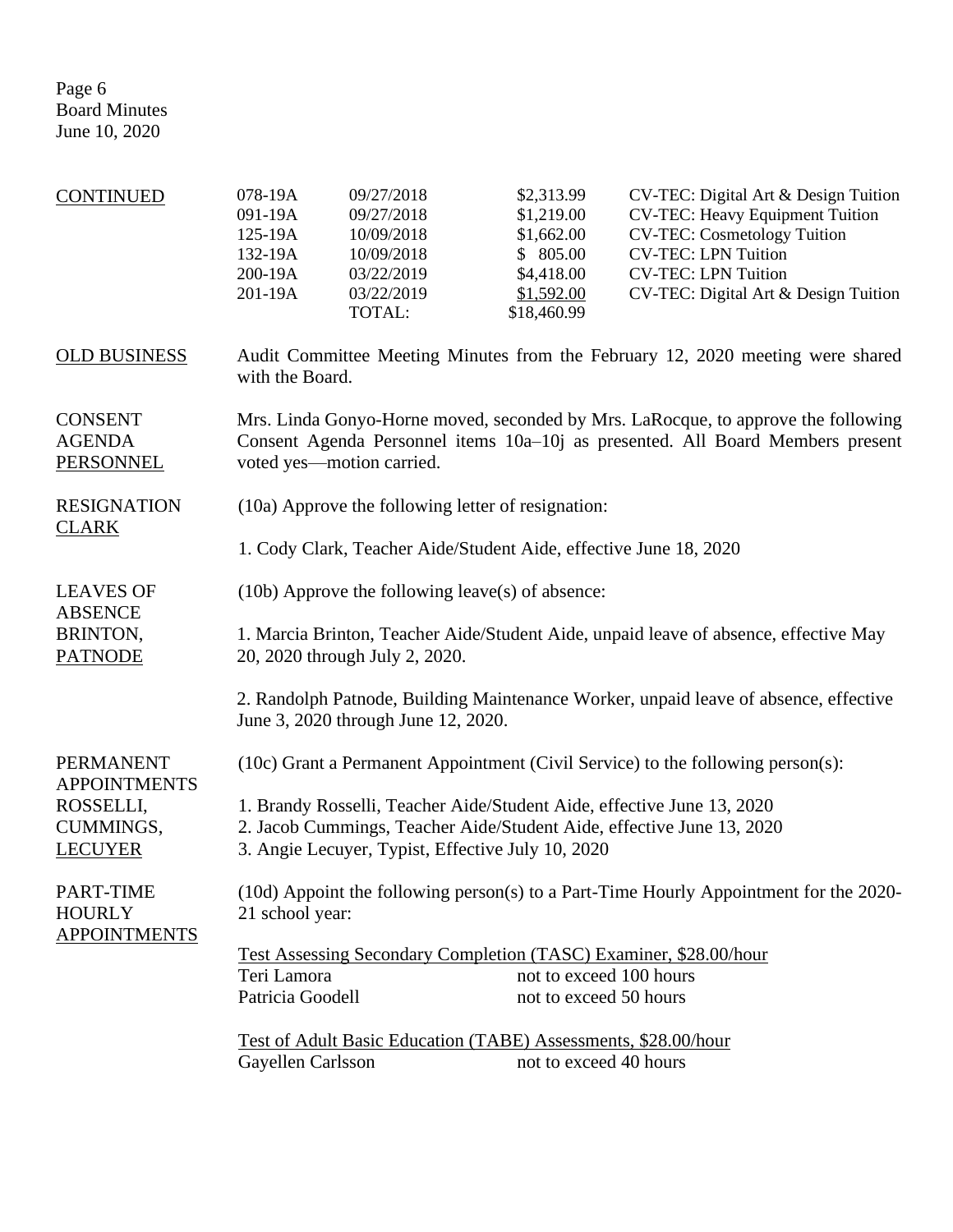Page 7 Board Minutes June 10, 2020

| <b>SPECIAL</b><br><b>EDUCATION</b><br><b>SUMMER SCHOOL</b> |                                                                                                        | (10e) Approve the following 2020-2021 Special Education Summer School Staffing<br>Additions contingent upon student need and program delivery: |  |  |
|------------------------------------------------------------|--------------------------------------------------------------------------------------------------------|------------------------------------------------------------------------------------------------------------------------------------------------|--|--|
| <b>STAFFING</b>                                            | Teacher, hourly rate per contract                                                                      |                                                                                                                                                |  |  |
| <b>ADDITIONS</b>                                           | Roxana Palmer                                                                                          |                                                                                                                                                |  |  |
| <b>ADDITIONAL</b><br><b>WORK</b>                           | (10f) Approve the following Additional Work for the 2019-20 school year:                               |                                                                                                                                                |  |  |
|                                                            |                                                                                                        | Continuation of normal work year duties to support Transitional Services (Grant                                                                |  |  |
|                                                            | Funded), per diem rate of pay                                                                          |                                                                                                                                                |  |  |
|                                                            | Kristin Fortrell                                                                                       | not to exceed 35 hours                                                                                                                         |  |  |
|                                                            | Ann Schmitt                                                                                            | not to exceed 35 hours                                                                                                                         |  |  |
|                                                            | <b>Andrew Brousseau</b>                                                                                | not to exceed 35 hours                                                                                                                         |  |  |
|                                                            | Jerilynn Lamere                                                                                        | not to exceed 35 hours                                                                                                                         |  |  |
|                                                            | Penny Bowers                                                                                           | not to exceed 35 hours                                                                                                                         |  |  |
|                                                            | <b>Julie Merritt</b>                                                                                   | not to exceed 35 hours                                                                                                                         |  |  |
|                                                            | Amy Ladue                                                                                              | not to exceed 35 hours                                                                                                                         |  |  |
| 2020 SUMMER<br><b>WORK</b>                                 | (10g) Approve the following 2020 Summer Work:                                                          |                                                                                                                                                |  |  |
|                                                            | LPN CVPH Mandatory Orientation, per diem rate of pay                                                   |                                                                                                                                                |  |  |
|                                                            | Ellen Lamora<br>not to exceed 1 Day                                                                    |                                                                                                                                                |  |  |
|                                                            | <b>Emily LeFevre</b>                                                                                   | not to exceed 1 Day                                                                                                                            |  |  |
|                                                            | Erin Spoor                                                                                             | not to exceed 1 Day                                                                                                                            |  |  |
|                                                            | <b>Shirley Lareau- Kemp</b>                                                                            | not to exceed 1 Day                                                                                                                            |  |  |
|                                                            | Provide continued instruction for Adult Literacy, HSE, GRASP and Job Skills Training                   |                                                                                                                                                |  |  |
|                                                            | Program, per diem rate of pay                                                                          |                                                                                                                                                |  |  |
|                                                            | Amy Burdo                                                                                              | not to exceed 25 Days                                                                                                                          |  |  |
|                                                            | <b>Dalton Castine</b>                                                                                  | not to exceed 25 Days                                                                                                                          |  |  |
|                                                            | Katie LaBonte                                                                                          | not to exceed 30 Days                                                                                                                          |  |  |
|                                                            | <b>Alexis Dirolf</b>                                                                                   | not to exceed 25 Days                                                                                                                          |  |  |
|                                                            | <b>Bridget Snow</b>                                                                                    | not to exceed 30 Days                                                                                                                          |  |  |
|                                                            | Laura Johnson                                                                                          | not to exceed 20 Days                                                                                                                          |  |  |
|                                                            | <b>Karen Manning</b>                                                                                   | not to exceed 25 Days                                                                                                                          |  |  |
|                                                            | <b>Tiffany Snow</b>                                                                                    | not to exceed 20 Days                                                                                                                          |  |  |
| <b>ADULT</b><br><b>EDUCATION</b><br><b>INSTRUCTORS</b>     | (10h) Approve the following list of Adult Education Course Instructors for the 2020-21<br>school year: |                                                                                                                                                |  |  |
|                                                            | <b>Adult Education, hourly rate per contract</b>                                                       |                                                                                                                                                |  |  |
|                                                            | <b>Thomas Aubin</b>                                                                                    |                                                                                                                                                |  |  |
|                                                            | Lisa Banker,                                                                                           |                                                                                                                                                |  |  |
|                                                            | Chad Blair                                                                                             |                                                                                                                                                |  |  |
|                                                            | <b>Shelley Bouyea</b>                                                                                  |                                                                                                                                                |  |  |
|                                                            | Mark Brown                                                                                             |                                                                                                                                                |  |  |
|                                                            |                                                                                                        |                                                                                                                                                |  |  |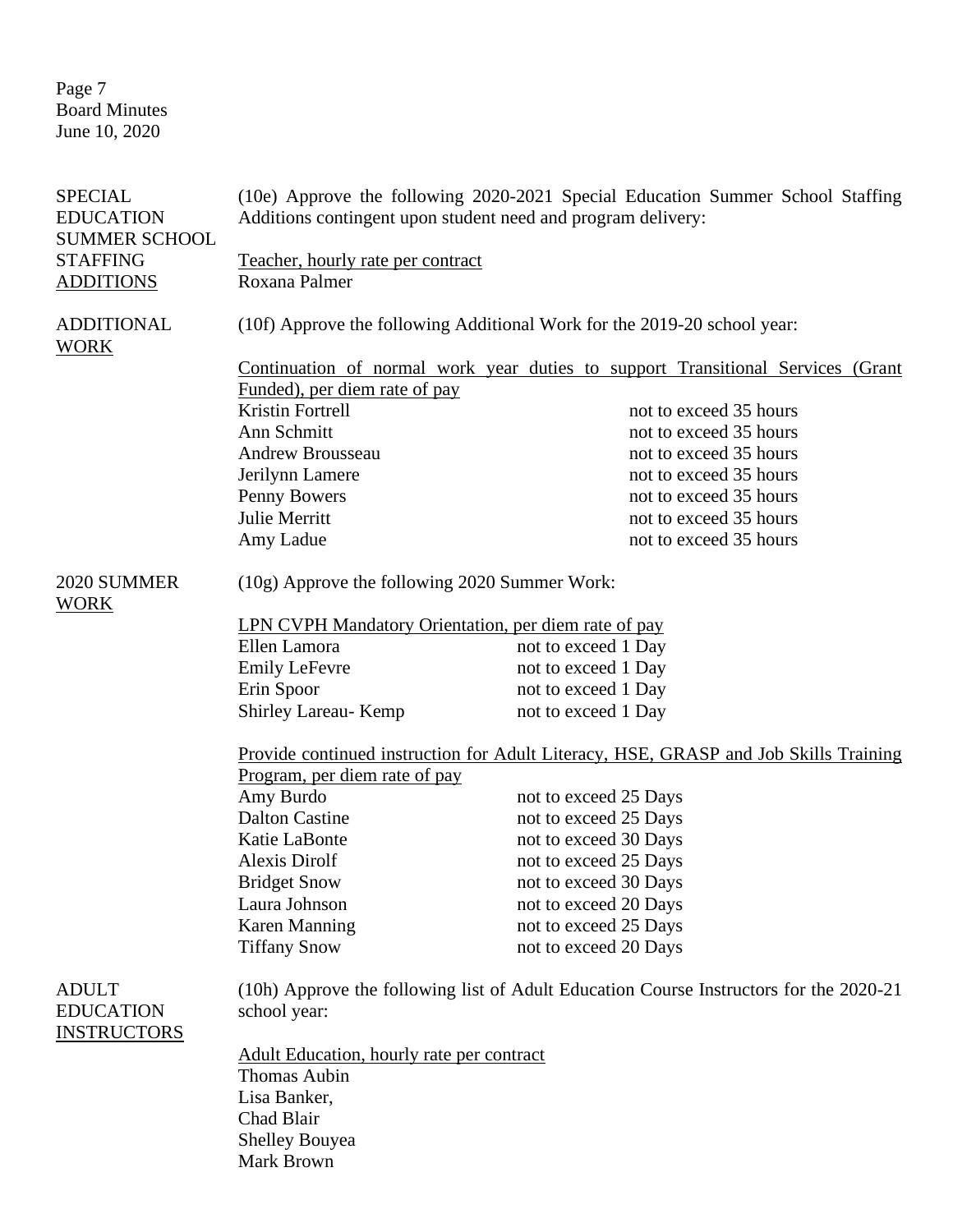Page 8 Board Minutes June 10, 2020

CONTINUED Amy Burdo

Dalton Castine Stephen Couture Shawna DeAngelo Alexis Dirolf Michael Drew Lori Ducharme Jennifer Gero Patricia Goodell Dana Grant Fred Johnson Laura Johnson Katie Labonte Shirley LaReau-Kemp Emily LeFevre Karen Manning Lucy Marbut Todd Menia Erin Meyer Dana Poirier Susan Richards Thomas Rodriguez Lance Sayward Ann Schmitt Tanner Senecal Kevin Shaw Leonard Smart Bridget Snow Tiffany Snow Maria Spadafora Dena Tedford Dawn Waters Adult Education Health Careers, hourly rate per contract Shelley Bouyea Catherine Chauvin Shawna DeAngelo

Ellen Lamora Shirley LaReau-Kemp Emily LeFevre

Maria Spadafora

Erin Spoor Dena Tedford

Adult Education Health Careers, \$38.00/hour Jaimie Beggs (Plumadore)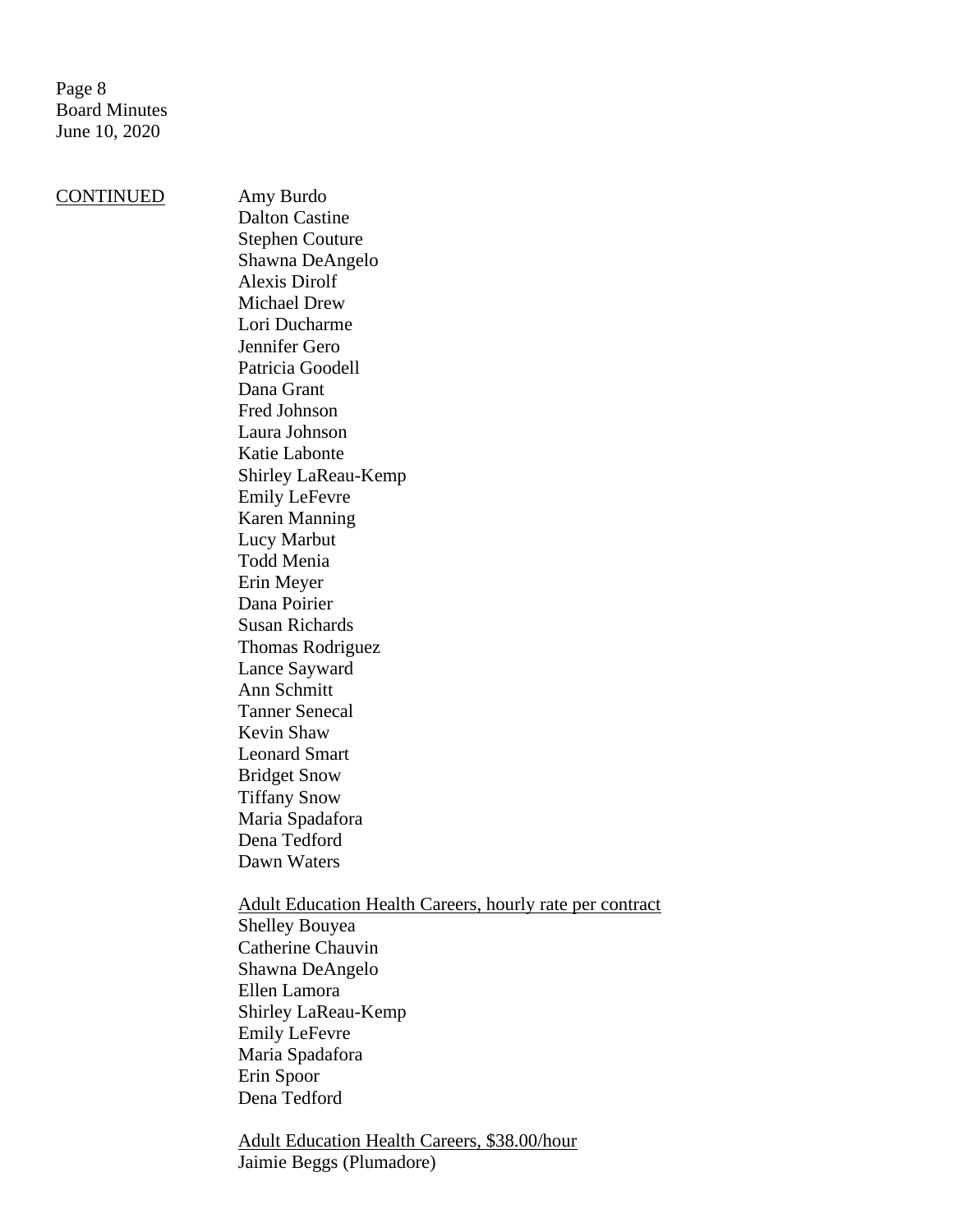Page 9 Board Minutes June 10, 2020

CONTINUED Catherine Chauvin Linda Facteau Mallory Mattison Ann Schmitt

> Adult Education, \$28.00/hour Christina Beck Kathy Billings GayEllen Carlsson Scott Fairchild Brad Kiroy Kieran Kivlehan Teri Lamora Susan Levaque

## FACILITATORS AND SCORERS

(10i) Approve the following list of Facilitators and Scorers for the 2020-21 School Year:

Facilitators, \$30.00/hour Melissa Adams Athena Angelos Elizabeth Baker Joanne Beaudry Bonnie Berry John Bill Mark Blower Stephen Broadwell Mark Brown Gregory Camelo Pete Castine Holley Christiansen Teresa Cioppa Mary Clackler Sanford Coakley Brad Countermine Theresa Crowningshield Deborah Daly Carol Dandrow Jennifer Daniels Heather Deans Joy Demarse Kim Denton Cheryl Dodds Brenda Drummond Jennifer Dyer Penny Favreau Kaitlin Fielder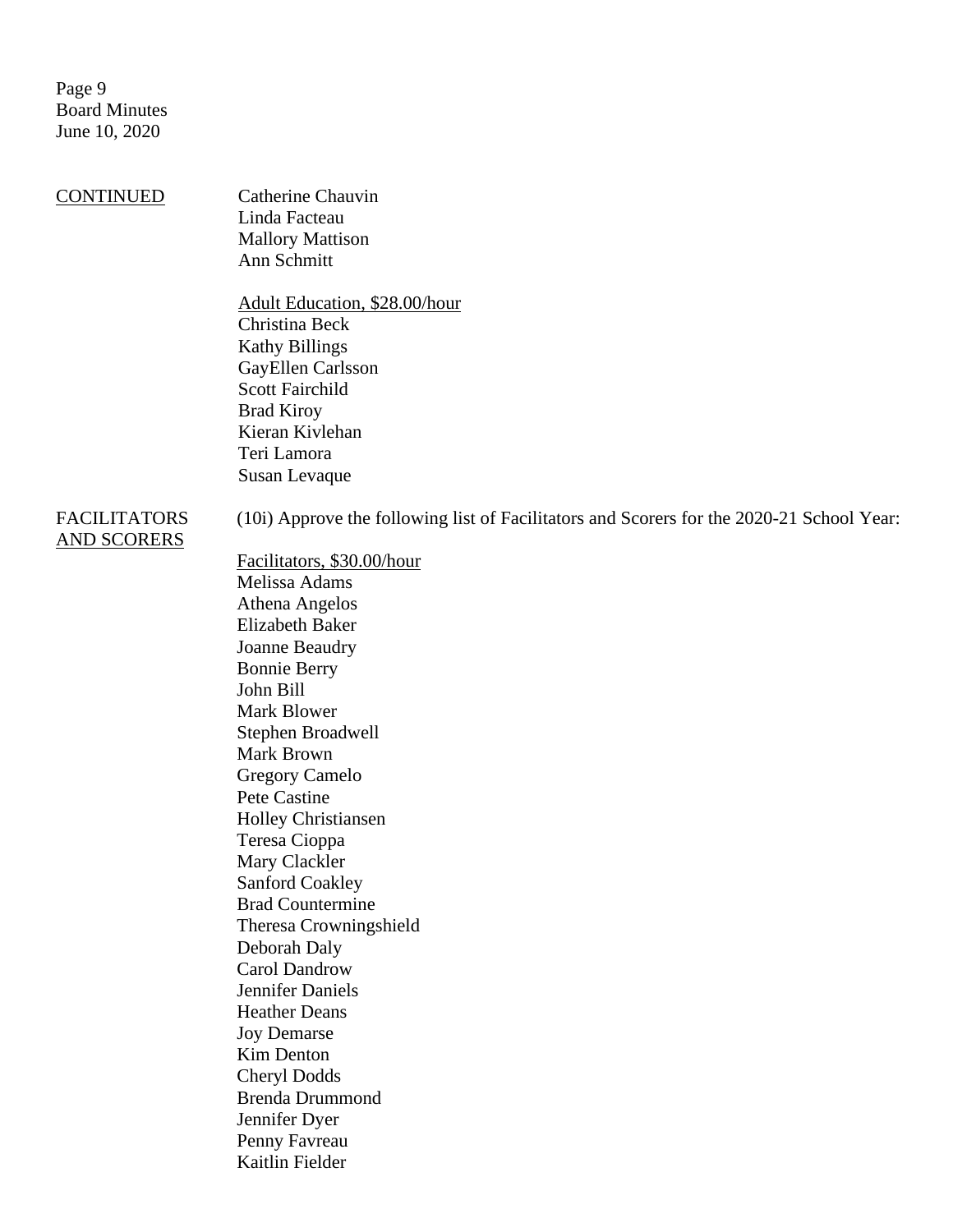Page 10 Board Minutes June 10, 2020

CONTINUED Theresa Figoni

Sarah Fink Susanne Ford-Croghan Jacquelyn Germain Bonnie Gregware Andrya Heller Katherine Houseal Kathleen Howard Tracey Howard Cheryl Hutchins Karen Irwin Paul Jebb Anne King Tammy LaBombard Jackie LaPoint Juliane LaRock Mary Lou Leavitt Dean Lincoln Laurie Martin Kim Mayer Ann Mazzella Christopher Mazzella Kerry Mero Philip Mero Julia Miller Jessica Mitchell-Briehl Donald Olcott Joanna Orr Sonal Patel-Dame Brigitte Phillips Cheryl Phillips Susan Picard Rachel Ribis Mary Elaine Rice Joyce Rovers Charlene Rydgren Ann Schmitt A. Paul Scott James Sheffer Rebecca Shuman JoAnne Slater Susan Stafford-Gough Mary Ellen Stanton Rhona Stoffel Theresa Tregan Angie Waldron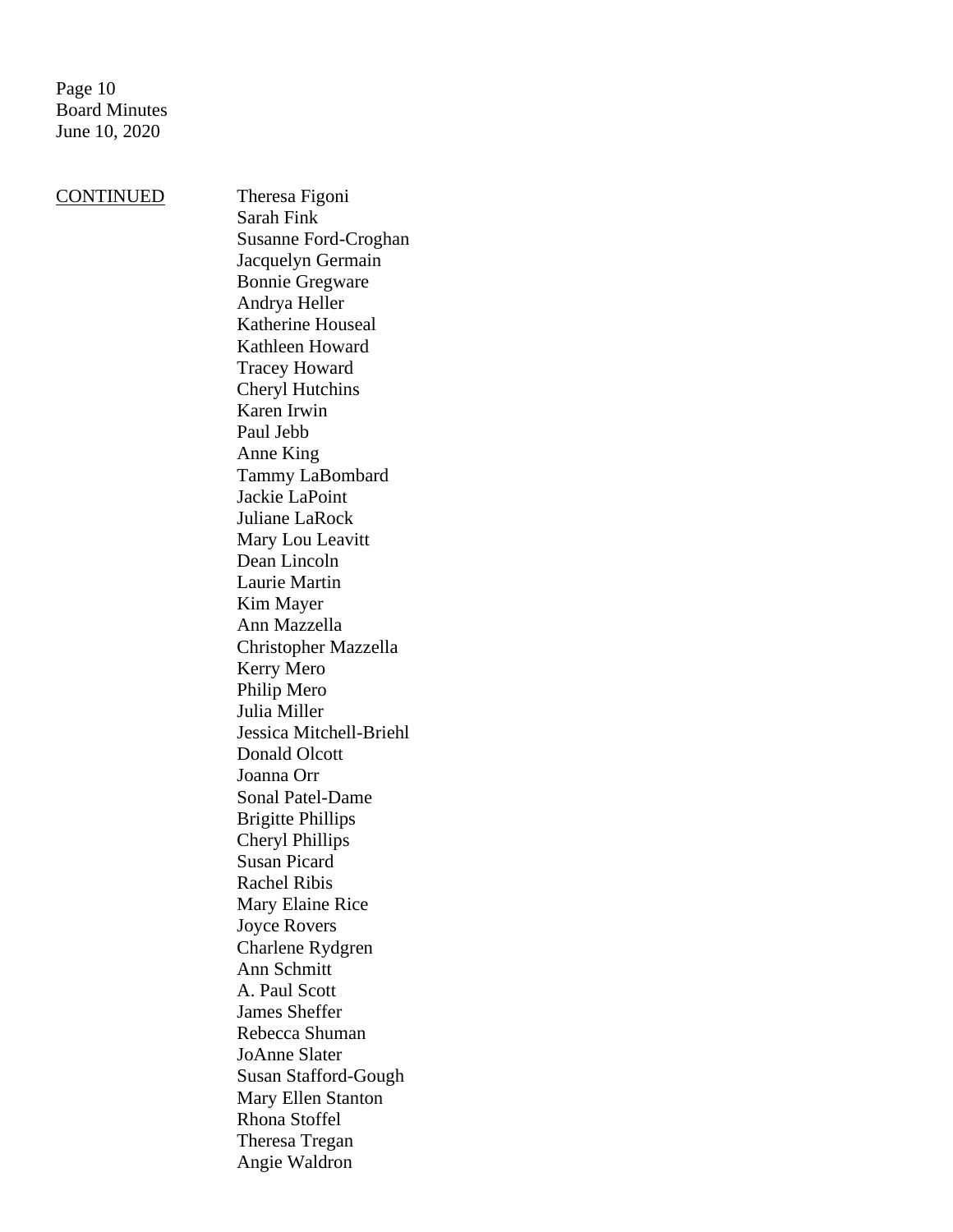Page 11 Board Minutes June 10, 2020

## CONTINUED Elaine Whitcomb

Michelle Whitford Sandra Wilkins Paul Wisher Donna Wyant

ELA/Math Scorers, \$20.00/hour Elizabeth Baker Bonnie Berry Elizabeth Bosworth Pete Castine Holley Christiansen Terri Cioppa Mary Clackler Deborah Daly Carol Dandrow Heather Deans Joy Demarse Cheryl Dodds Brenda Drummond Jennifer Dyer Kaitlin Fielder Theresa Figoni Mona Goldenberg Bonnie Gregware Tracey Howard Cheryl Hutchins Karen Irwin Paul Jebb Anne King Leslie LaBarge Samantha Lavigne Laurie Martin Julia Miller Cheryl Phillips Susan Picard Cheryl Pray Mary Elaine Rice Joyce Rovers James Sheffer John Sheldrake Joanne Slater Lori Southwick Susan Stafford-Gough Mary Ellen Stanton Theresa Tregan Angie Waldron Elaine Whitcomb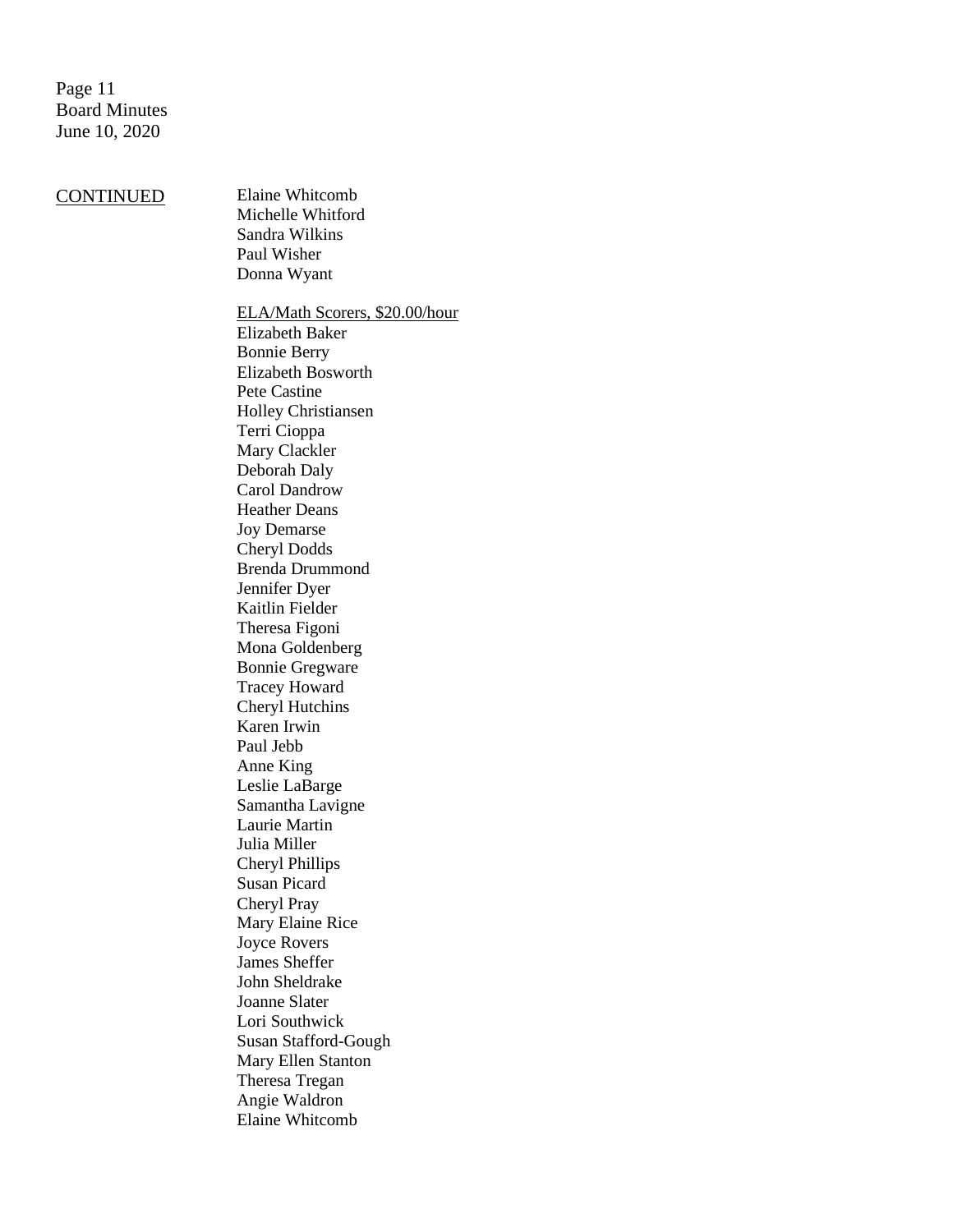Page 12 Board Minutes June 10, 2020

| <b>SUBSTITUTES</b>                                                                   | (10j) Approve the following list of Substitute and Temporary-On-Call appointments for<br>the 2020-21 school year: |                                                                                                                                                                                                                                                                                                                                                                                                                                                                                                                                                                                                              |  |
|--------------------------------------------------------------------------------------|-------------------------------------------------------------------------------------------------------------------|--------------------------------------------------------------------------------------------------------------------------------------------------------------------------------------------------------------------------------------------------------------------------------------------------------------------------------------------------------------------------------------------------------------------------------------------------------------------------------------------------------------------------------------------------------------------------------------------------------------|--|
|                                                                                      | <b>Name</b><br><b>Bonnie Berry</b>                                                                                | Position<br>Administrator                                                                                                                                                                                                                                                                                                                                                                                                                                                                                                                                                                                    |  |
| <b>REVISED POLICY:</b><br><b>WAIVE FIRST</b><br><b>READING &amp;</b><br><b>ADOPT</b> | and adopt the following Revised Policy:                                                                           | Mr. Murdock moved, seconded by Mrs. Boise, that the Board Waive the First Reading                                                                                                                                                                                                                                                                                                                                                                                                                                                                                                                            |  |
|                                                                                      | #5512 Parents Bill of Rights                                                                                      | All Board Members present voted yes—motion carried.                                                                                                                                                                                                                                                                                                                                                                                                                                                                                                                                                          |  |
| NEW POLICY:<br><b>WAIVE FIRST</b><br><b>READING &amp;</b><br><b>ADOPT</b>            |                                                                                                                   | Mr. Murdock moved, seconded by Mrs. LaRocque, that the Board Waive the First<br>Reading and adopt the following New Policy:                                                                                                                                                                                                                                                                                                                                                                                                                                                                                  |  |
|                                                                                      | #TBD Data Security and Privacy Policy                                                                             | All Board Members present voted yes—motion carried.                                                                                                                                                                                                                                                                                                                                                                                                                                                                                                                                                          |  |
| <b>ADMINISTRATIVE</b><br><b>PROCEDURE</b>                                            |                                                                                                                   | The Board took notice of the following Administrative Procedure, which was developed<br>by the District Superintendent in consultation with the CVES attorney:                                                                                                                                                                                                                                                                                                                                                                                                                                               |  |
|                                                                                      | 1. Data Security and Privacy FAQ                                                                                  |                                                                                                                                                                                                                                                                                                                                                                                                                                                                                                                                                                                                              |  |
| <b>REVISED</b><br>POLICIES:                                                          |                                                                                                                   | The following Revised Policies were provided to the CVES Board for a First Reading:                                                                                                                                                                                                                                                                                                                                                                                                                                                                                                                          |  |
| <b>FIRST READING</b>                                                                 | #5300 Code of Conduct<br>#5600 Personal Property Accountability<br>#6405 Fund Balance                             |                                                                                                                                                                                                                                                                                                                                                                                                                                                                                                                                                                                                              |  |
| <b>REVISED CVES</b><br><b>CALENDAR</b><br><b>RESOLUTION</b>                          | following resolution:                                                                                             | Mr. Murdock moved, seconded by Mrs. Gonyo-Horne, that the Board approve the                                                                                                                                                                                                                                                                                                                                                                                                                                                                                                                                  |  |
|                                                                                      | visitors to the State; and,                                                                                       | WHEREAS, by Executive Order dated March 7, 2020, the Governor of the State of New<br>York (the "Governor") declared a disaster emergency in the State of New York with<br>respect to the COVID-19 virus threat to the health and welfare of the residents and<br>WHEREAS, on March 16, 2020, the Governor issued Executive Order 202.4 which<br>directed all schools in the state of New York to close through April 1, 2020; and,<br>WHEREAS, through subsequent orders of the Governor including Executive Orders<br>202.11, 202.14, 202.18 and 202.28 continued to direct all schools in the state of New |  |
|                                                                                      | instruction; and,                                                                                                 | York to remain closed through the remainder of the 2019-2020 school year; and,<br>WHEREAS, Executive Orders 202.4, 202.11, 202.14, 202.18, and 202.28 directed all<br>schools and BOCES in the state of New York to provide, among other services, alternate<br>WHEREAS, Executive Orders 202.4, 202.11, 202.14, 202.18, and 202.28 declared that                                                                                                                                                                                                                                                            |  |
|                                                                                      |                                                                                                                   | no school in the state of New York shall be subject to a diminution of school aid due to                                                                                                                                                                                                                                                                                                                                                                                                                                                                                                                     |  |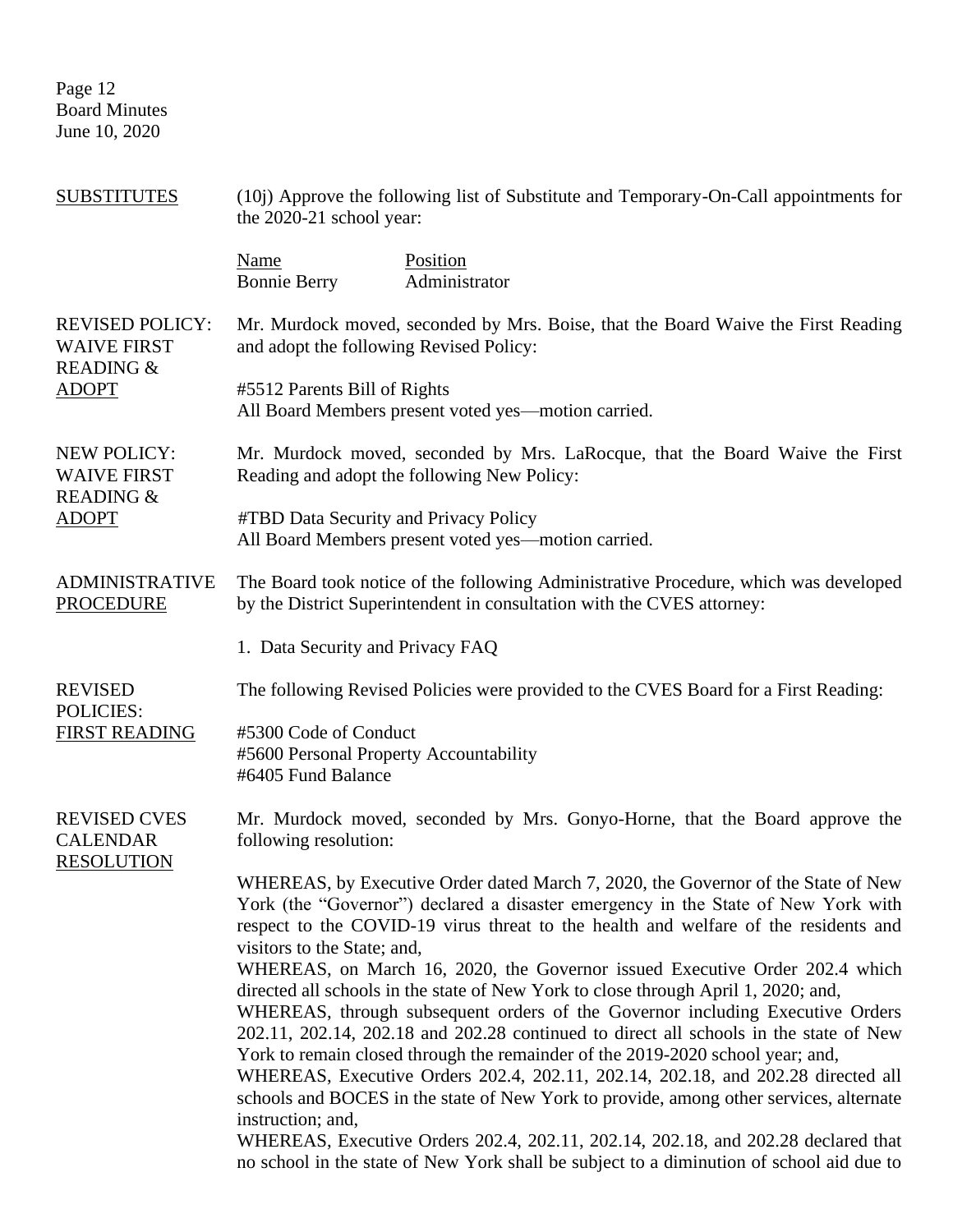Page 13 Board Minutes June 10, 2020

the failure to meet the 180-day in session requirement as a result of the COVID-19 outbreak provided that schools first use any vacation or snow days remaining; and, WHEREAS, CVES BOCES must continue to ensure adherence to all Executive orders and all other legal and contractual obligations: NOW, THEREFORE, BE IT RESOLVED, that the CVES BOCES Board hereby: 1) Adopts and approves the attached amended calendar for the CVES BOCES for the remainder of 2019-2020 school year in accordance with the aforementioned Executive Orders and all pertinent legal obligations; and, 2) Authorizes and approves continuation of alternate instruction to all CVES BOCES students every weekday from the date of this resolution through the final day of school as established in the amended calendar(s). All Board Members present voted yes motion carried. RURAL SCHOOLS ELECTION Mr. Harriman Sr. moved, seconded by Mrs. LaRocque to elect Linda Gonyo-Horne to the Rural Schools Board of Directors seat for Zone 2, for a three-year term (2020-2023). All Board Members present voted yes—motion carried. Dr. Davey shared a brief discussion update to acknowledge and thank Ms. Gonyo-Horne for her past dedicated commitment and hard work on the Rural School Association (RSA) Board of Directors and noted that she had been awarded the Summer 2019 Distinguished RSA Service Award at last summer's conference. Dr. Davey thanked Ms. Gonyo-Horne for her willingness to continue to serve in this RSA Board role. AREA 6 VACANCY Mrs. Gonyo-Horne moved, seconded by Mrs. LaRocque that the CVES Board of Cooperative Educational Services nominate Wayne Rogers for the Area 6 position that is vacant. All Board Members present voted yes—motion carried. RESERVE PLAN SUMMARY The 2019-20 Reserve Plan Summary, updated May 31, 2020, was shared with the Board for informational purposes only. EMPLOYEE BENEFIT ACCRUED LIABILITY RESERVE FUND RESOLUTION Mrs. LaRocque moved, seconded by Mr. Murdock that the Board approve the following resolution: WHEREAS, the BOCES has an Employee Benefit Accrued Liability Reserve Fund ("EBALR Fund") to hold monies to pay to costs of Employee Benefits as permitted in General Municipal Law Section 6-p for future payments, and WHEREAS, on June 12, 2019 the BOCES approved continued use of and new deposits into its EBALR Fund to pay the cost of future retiree benefits payable through the EBALR Fund, and WHEREAS, the EBALR Fund still has a balance of \$448,604.69 and WHEREAS, recent contract settlements have included sick leave buyouts, RESOLVED, that out of the surplus monies of said BOCES on hand for the year 2018- 2019 and not otherwise appropriated, a sum not to exceed \$150,000.00 be appropriated for the EBALR Fund of CVES and that the District Treasurer, with the approval of the District Superintendent is authorized, empowered and directed to transfer from surplus

funds of CVES a sum not to exceed \$150,000.00, to the fund, and it is further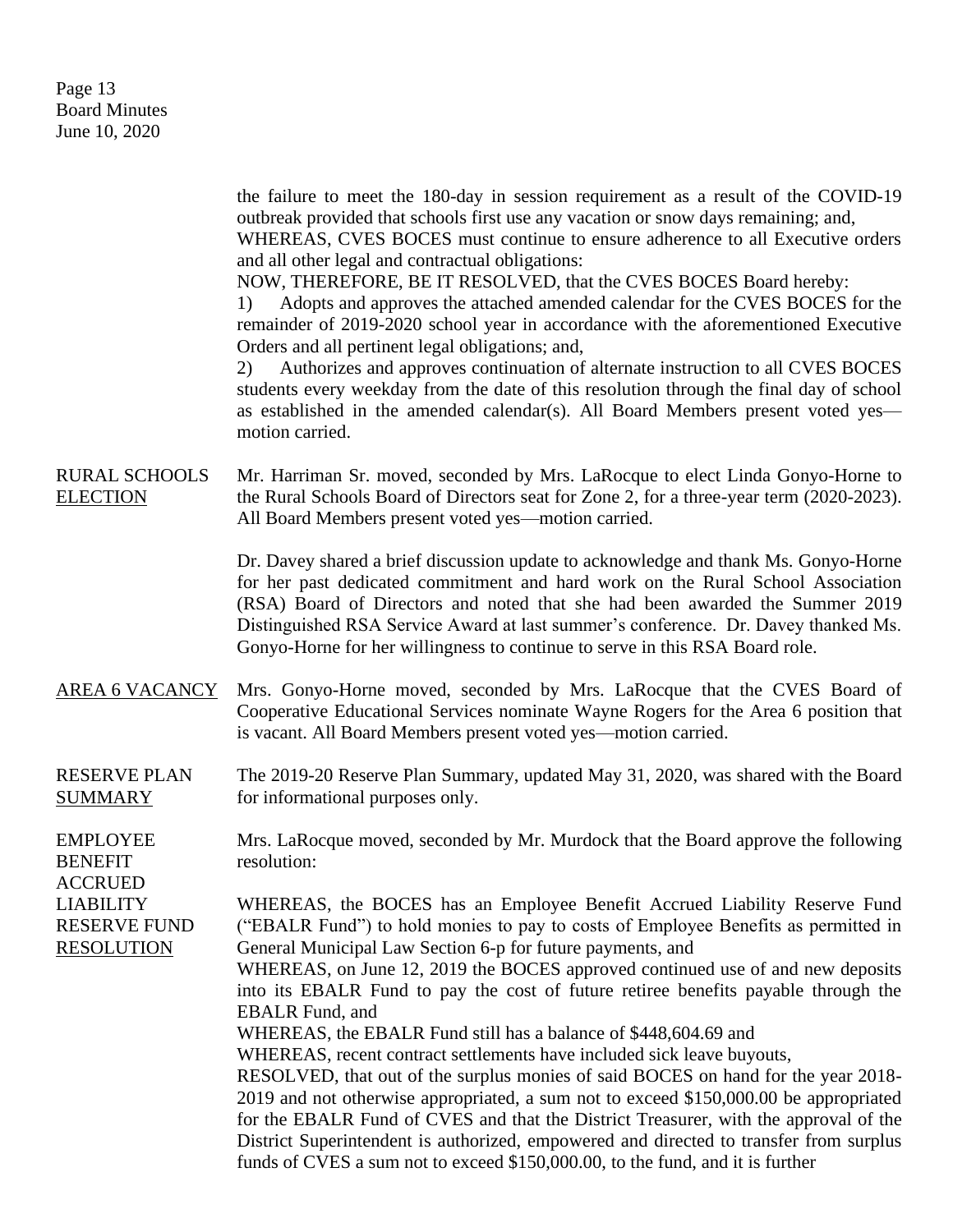| Page 14              |
|----------------------|
| <b>Board Minutes</b> |
| June 10, 2020        |

|                                                                 | RESOLVED, that such additional sums as there may thereafter be appropriated shall<br>become part of the EBALR Fund, and it is further<br>RESOLVED, that this reserve shall be accounted for in the General Fund of the BOCES<br>and it is further<br>RESOLVED, that within sixty (60) days after the end of any fiscal year, excess amounts<br>may either be transferred to another reserve or the excess applied to the appropriation of<br>the next succeeding fiscal year's budget, and it is further<br>RESOLVED, that expenditures from the EBALR Fund may be made for the purposes<br>specified in General Municipal Law Section 6-p and related statutes and regulations. All<br>Board Members present voted yes—motion carried.                                                                                                                                             |
|-----------------------------------------------------------------|-------------------------------------------------------------------------------------------------------------------------------------------------------------------------------------------------------------------------------------------------------------------------------------------------------------------------------------------------------------------------------------------------------------------------------------------------------------------------------------------------------------------------------------------------------------------------------------------------------------------------------------------------------------------------------------------------------------------------------------------------------------------------------------------------------------------------------------------------------------------------------------|
| <b>RETIREMENT</b><br><b>CONTRIBUTION</b><br><b>RESERVE FUND</b> | Mrs. Gonyo-Horne moved, seconded by Mrs. LaRocque that the Board approve the<br>following resolution:                                                                                                                                                                                                                                                                                                                                                                                                                                                                                                                                                                                                                                                                                                                                                                               |
| <b>RESOLUTION</b>                                               | WHEREAS, the BOCES has a Retirement Contribution Reserve Fund (RCR) as<br>permitted in General Municipal Law Section 6-r to fund employer retirement<br>contributions to the State and Local Employees' Retirement System (ERS); and<br>WHEREAS, the BOCES has approved the establishment of the Retirement Contribution<br>Reserve – TRS Sub-Fund as permitted in General Municipal Law Section 6-r to fund<br>employer retirement contributions to the NYS Teachers' Retirement System (TRS); and<br>WHEREAS, the BOCES wishes to fund the TRS Sub-Fund Reserve,<br>BE IT THEREFORE RESOLVED that The Board authorizes and directs the Treasurer<br>to use surplus funds in the amount of \$194,602.00, equivalent to 2% of the 2018-2019<br>TRS Billable Earnings, to the Retirement Contribution Reserve - TRS Sub-Fund. All<br>Board Members present voted yes—motion carried. |
| <b>LEASE</b><br><b>AGREEMENT</b>                                | Mrs. Gonyo-Horne moved, seconded by Mrs. LaRocque approve the following Lease<br>Agreement:                                                                                                                                                                                                                                                                                                                                                                                                                                                                                                                                                                                                                                                                                                                                                                                         |
|                                                                 | 1. Agreement between the North Country Workforce Partnership, Inc. (NCWP) and<br>Clinton-Essex-Warren-Washington BOCES for the rental of 2,220 square feet of office<br>space at OneWorkSource, 194 U.S. Oval, Plattsburgh commencing July 1, 2020 and<br>ending June 30, 2023. The annual rent paid by BOCES to NCWP for the three-year<br>term shall be \$34,410 per year. At the end of the three-year term, the parties have the<br>option to renew the lease for mutually agreed upon terms. (CV-TEC) All Board<br>Members present voted yes—motion carried.                                                                                                                                                                                                                                                                                                                   |
| PROJECT COST<br><b>INCREASE</b>                                 | Mr. Murdock moved, seconded by Mr. Harriman, Sr. that the Board increase the "2019-<br>2020 Infrastructure Improvement Project at the Plattsburgh Main Campus" total project<br>cost from \$330,731 to \$540,000 due to additional construction costs. Original project<br>cost approved at the November 13, 2019 Board Meeting. (Administration) All Board<br>Members present voted yes—motion carried.                                                                                                                                                                                                                                                                                                                                                                                                                                                                            |
|                                                                 |                                                                                                                                                                                                                                                                                                                                                                                                                                                                                                                                                                                                                                                                                                                                                                                                                                                                                     |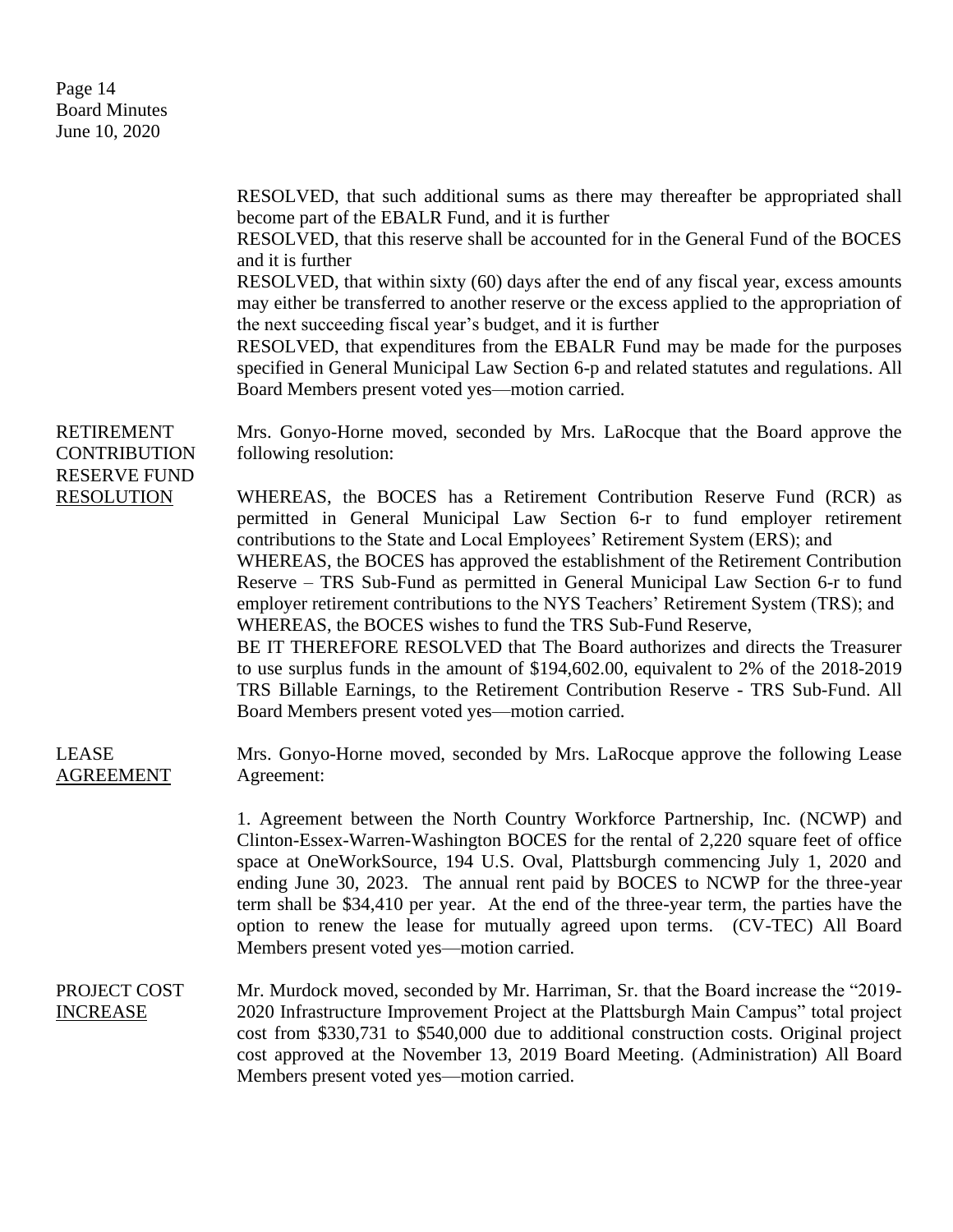Page 15 Board Minutes June 10, 2020

| BID AWARD                                                  | CVES' attorney approval.                                                                                                                                    | Mr. Murdock moved, seconded by Mrs. LaRocque, based on Tetra Tech analysis and<br>recommendation of the bids submitted for the "2019-2020 Infrastructure Improvement<br>Project at the Plattsburgh Main Campus" that the Board award Base Bids plus Alternate<br>#1 and Alternate #2 to the following contractors. Be it further recommended that the<br>CVES Board President be granted authority to enter into bid contracts contingent upon |  |
|------------------------------------------------------------|-------------------------------------------------------------------------------------------------------------------------------------------------------------|------------------------------------------------------------------------------------------------------------------------------------------------------------------------------------------------------------------------------------------------------------------------------------------------------------------------------------------------------------------------------------------------------------------------------------------------|--|
|                                                            | \$121,000; Alternate #1 \$50,500; Alternate #2 \$37,000.<br>Note: There were no additional bids.                                                            | General Contract – Murnane Building Contractors, Inc. of Plattsburgh, NY – Base Bid                                                                                                                                                                                                                                                                                                                                                            |  |
|                                                            | Excavating Inc. of Keeseville, $NY - Base$ Bid \$259,000.<br>All Board Members present voted yes—motion carried.                                            | Site Contract – Ed Garrow and Sons, Inc. of Plattsburgh, NY – Base Bid \$257,190.<br>Note: One additional contractor submitted the following bid: Steven E. Fuller                                                                                                                                                                                                                                                                             |  |
| <b>SPECIAL</b><br><b>EDUCATION</b><br><b>SUMMER SCHOOL</b> | Mrs. Gonyo-Horne moved, seconded by Mr. Harriman, Sr. that the Board approve the<br>following 2020-2021 Special Education Summer School Staffing Additions: |                                                                                                                                                                                                                                                                                                                                                                                                                                                |  |
| <b>STAFFING</b>                                            | Registered Nurse, hourly rate per contract                                                                                                                  |                                                                                                                                                                                                                                                                                                                                                                                                                                                |  |
| <b>ADDITIONS</b>                                           | Dawn Abar                                                                                                                                                   |                                                                                                                                                                                                                                                                                                                                                                                                                                                |  |
|                                                            | Nancy Davidson                                                                                                                                              |                                                                                                                                                                                                                                                                                                                                                                                                                                                |  |
|                                                            | <b>Stacey Smart</b>                                                                                                                                         |                                                                                                                                                                                                                                                                                                                                                                                                                                                |  |
|                                                            | Kelly Tursky                                                                                                                                                |                                                                                                                                                                                                                                                                                                                                                                                                                                                |  |
|                                                            | All Board Members present voted yes—motion carried.                                                                                                         |                                                                                                                                                                                                                                                                                                                                                                                                                                                |  |
| 2020 SUMMER<br><u>WORK</u>                                 | following 2020 Summer Work:                                                                                                                                 | Mr. Murdock moved, seconded by Mr. Harriman, Sr. that the Board approve the                                                                                                                                                                                                                                                                                                                                                                    |  |
|                                                            | Continuation of Normal Work Year Duties, per diem rate of pay                                                                                               |                                                                                                                                                                                                                                                                                                                                                                                                                                                |  |
|                                                            | <b>James Anderson</b>                                                                                                                                       | not to exceed 60 hours                                                                                                                                                                                                                                                                                                                                                                                                                         |  |
|                                                            | <b>Brigitte Phillips</b>                                                                                                                                    | not to exceed 120 hours                                                                                                                                                                                                                                                                                                                                                                                                                        |  |
|                                                            | Toni Perez                                                                                                                                                  | not to exceed 130 hours                                                                                                                                                                                                                                                                                                                                                                                                                        |  |
|                                                            | Kim Denton                                                                                                                                                  | not to exceed 10 hours                                                                                                                                                                                                                                                                                                                                                                                                                         |  |
|                                                            | Lucy Marbut                                                                                                                                                 | not to exceed 30 hours                                                                                                                                                                                                                                                                                                                                                                                                                         |  |
|                                                            | Kevin Donoghue                                                                                                                                              | not to exceed 150 hours                                                                                                                                                                                                                                                                                                                                                                                                                        |  |
|                                                            | Nicole Santaniello                                                                                                                                          | not to exceed 90 hours                                                                                                                                                                                                                                                                                                                                                                                                                         |  |
|                                                            | Donna Wyant                                                                                                                                                 | not to exceed 15 hours                                                                                                                                                                                                                                                                                                                                                                                                                         |  |
|                                                            | Susanne Ford-Croghan                                                                                                                                        | not to exceed 90 hours                                                                                                                                                                                                                                                                                                                                                                                                                         |  |
|                                                            | Classroom Move/Setup, per diem rate of pay                                                                                                                  |                                                                                                                                                                                                                                                                                                                                                                                                                                                |  |
|                                                            | Todd Menia                                                                                                                                                  | not to exceed 12 hours                                                                                                                                                                                                                                                                                                                                                                                                                         |  |
|                                                            | CTE Program Reapproval Curriculum, hourly rate per contract                                                                                                 |                                                                                                                                                                                                                                                                                                                                                                                                                                                |  |
|                                                            | Thomas Aubin                                                                                                                                                | not to exceed 12 hours                                                                                                                                                                                                                                                                                                                                                                                                                         |  |
|                                                            | All Board Members present voted yes-motion carried.                                                                                                         |                                                                                                                                                                                                                                                                                                                                                                                                                                                |  |
|                                                            |                                                                                                                                                             |                                                                                                                                                                                                                                                                                                                                                                                                                                                |  |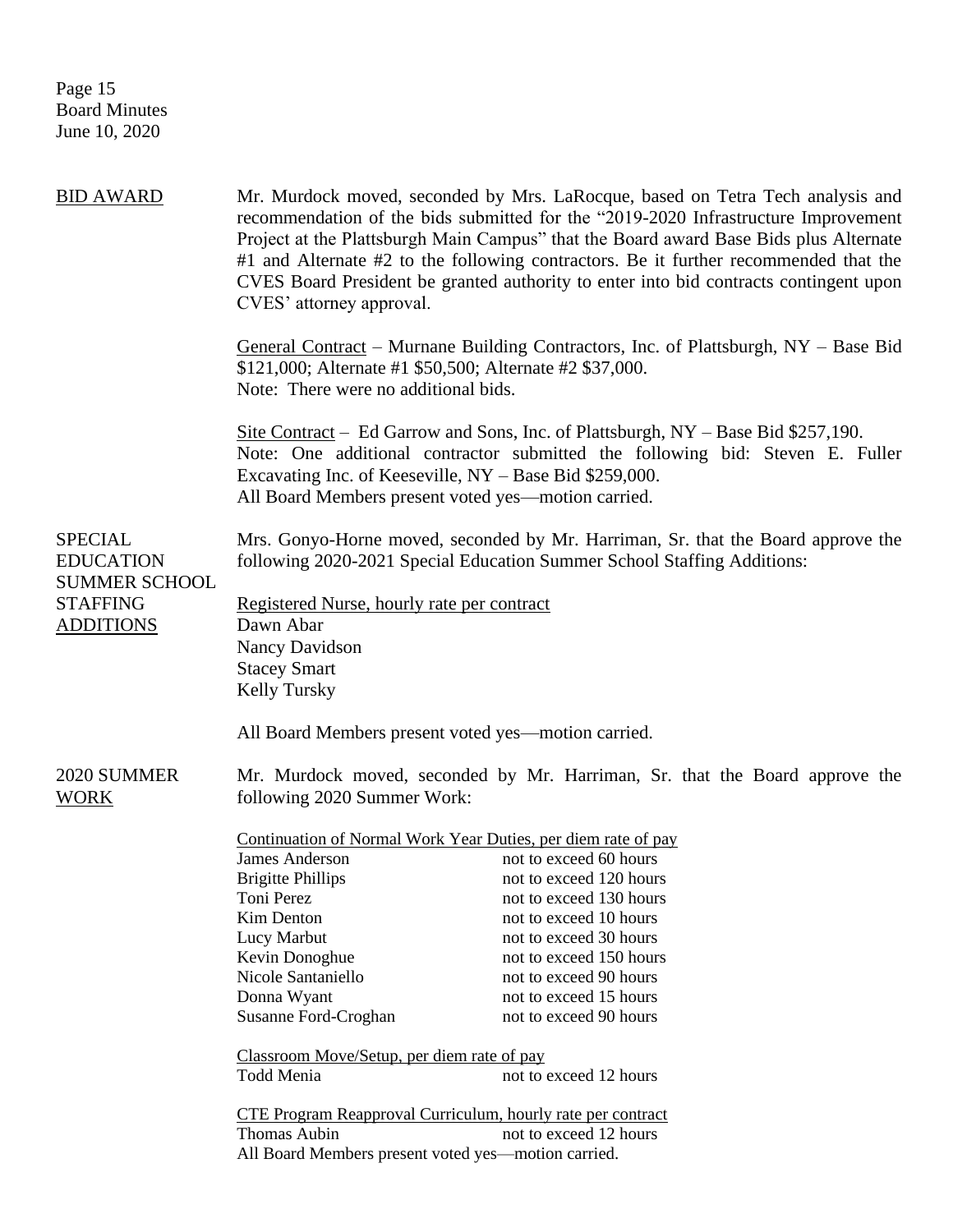Page 16 Board Minutes June 10, 2020

| <b>POSITION</b><br><b>INCREASE</b><br><b>HOLBROOK</b>                           | Mrs. Gonyo-Horne moved, seconded by Mrs. LaRocque that the Board increase the<br>following position from 10-months to 12-months:                                                                                                                                                                                                                                                                                |
|---------------------------------------------------------------------------------|-----------------------------------------------------------------------------------------------------------------------------------------------------------------------------------------------------------------------------------------------------------------------------------------------------------------------------------------------------------------------------------------------------------------|
|                                                                                 | 1. Julie Holbrook, School Lunch Manager, effective July 1, 2020, salary per contract.<br>All Board Members present voted yes—motion carried.                                                                                                                                                                                                                                                                    |
| <b>EMPLOYMENT</b><br><b>AGREEMENT</b><br><b>GRAY</b>                            | Mr. Murdock moved, seconded by Mrs. Gonyo-Horne that be Board ratify the<br>Employment Agreement by and between Clinton-Essex-Warren-Washington Board of<br>Cooperative Educational Services and Teresa Calabrese-Gray, Assistant Superintendent<br>for Instruction and 21 <sup>st</sup> Century Learning, effective July 1, 2020 through June 30, 2021.<br>All Board Members present voted yes—motion carried. |
| <b>EMPLOYMENT</b><br><b>AGREEMENT</b><br><b>BROOKS</b>                          | Mrs. Gonyo-Horne moved, seconded by Mrs. Saunders that the Board ratify the<br>Employment Agreement by and between Clinton-Essex-Warren-Washington Board of<br>Cooperative Educational Services and Jerry Brooks, Director of Facilities II, effective<br>July 1, 2020 through June 30, 2024. All Board Members present voted yes—motion<br>carried.                                                            |
| <b>EMPLOYMENT</b><br><b>AGREEMENT</b><br><b>MYERS</b>                           | Mr. Murdock moved, seconded by Mrs. LaRocque that the Board ratify the Employment<br>Agreement by and between Clinton-Essex-Warren-Washington Board of Cooperative<br>Educational Services and Christine Myers, District Treasurer, effective July 1, 2020<br>through June 30, 2023. All Board Members present voted yes—motion carried.                                                                        |
| <b>EMPLOYMENT</b><br><b>AGREEMENT</b><br><b>HOLBROOK</b>                        | Mrs. Gonyo-Horne moved, seconded by Mrs. Saunders that the Board ratify the Salary<br>& Benefit Agreement by and between Clinton-Essex-Warren-Washington Board of<br>Cooperative Educational Services and Julie Holbrook, School Lunch Manager, effective<br>July 1, 2020 through June 30, 2023. All Board Members present voted yes—motion<br>carried.                                                         |
| <b>EMPLOYMENT</b><br><b>AGREEMENT</b><br><b>MANCHESTER</b>                      | Mr. Harriman, Sr. moved, seconded by Mrs. LaRocque that the Board ratify the<br>Employment Agreement by and between Clinton-Essex-Warren-Washington Board of<br>Cooperative Educational Services and Meachele Manchester, Grant Procurement<br>Supervisor, effective July 1, 2020 through June 30, 2023. All Board Members present<br>voted yes-motion carried.                                                 |
| <b>EMPLOYMENT</b><br><b>AGREEMENT</b><br><b>ST. PIERRE</b>                      | Mrs. Gonyo-Horne moved, seconded by Mrs. LaRocque that the Board ratify the<br>Employment Agreement by and between Clinton-Essex-Warren-Washington Board of<br>Cooperative Educational Services and Alexander St. Pierre, Network & Systems<br>Coordinator, effective July 1, 2020 through June 30, 2023. All Board Members present<br>voted yes-motion carried.                                                |
| <b>DISTRICT</b><br><b>SUPERINTENDENT</b><br><b>CONTRACT</b><br><b>EXTENSION</b> | Mrs. LaRocque moved, seconded by Mrs. Gonyo-Horne to extend the contract of the<br>District Superintendent for one additional year and to provide a raise of 3% for the<br>additional year. All Board Members present voted yes—motion carried                                                                                                                                                                  |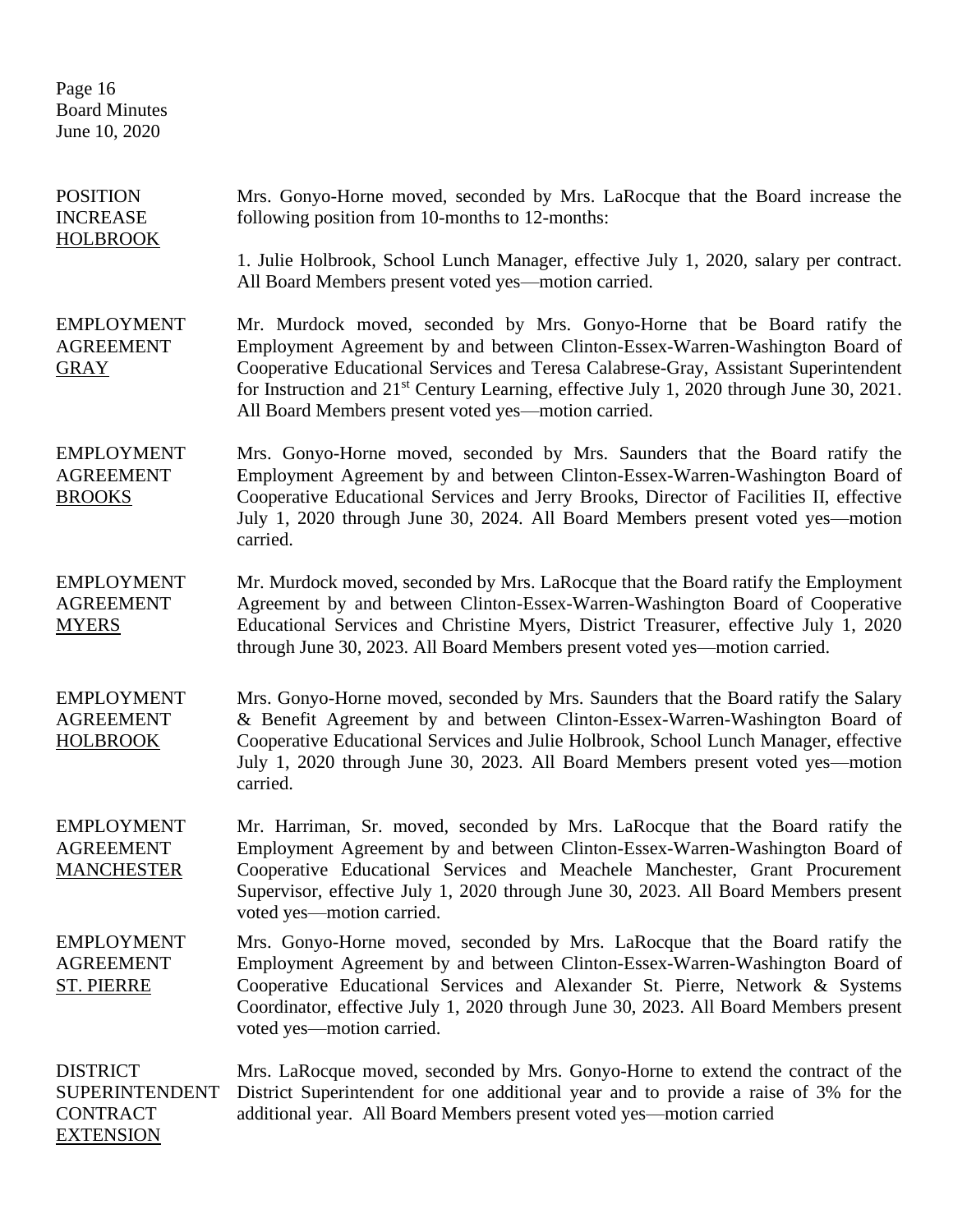Page 17 Board Minutes June 10, 2020

DISTRICT SUPT. UPDATE Dr. Davey began his Superintendent's Update by discussing recent Governor Executive Orders including additional important graduation and APPR guidance as well as new regulations to extend school district absentee votes by mail until June 16th. The Governor also indicated that if budgets are voted down, a second vote will be allowed but cannot occur before July 9<sup>th</sup>. Next, Dr. Davey asked the Board to acknowledge and make a statement to support recent statements in regard to the death of George Floyd and the national protests which have occurred. Linda Gonyo-Horne stated that all students of color deserve the same rights and privileges and that education is the key to this issue. Several Board members shared their support for the discussion. Mrs. Gonyo-Horne moved, seconded by Mr. Richard Harriman, Sr., for Dr. Davey to draft a statement on behalf of CVES. All Board Members present voted yes—motion carried. Ed Marin stated that tolerance is the key for fairness and kindness. Dr. Davey welcomed Board members to participate in the formulation of CVES' statement; Linda Gonyo-Horne and Michael St. Pierre volunteered to help develop.

> Third, Dr. Davey thanked Teri Calabrese-Gray for her help in developing the Data Security and Privacy policy and Mrs. Friedman for her work on the Code of Conduct updates. Lastly, Dr. Davey addressed re-opening efforts and that a NYSED Task Force on Re-Opening has been established which CVES stakeholders will be asked to participate. There will be four state-wide meetings and CVES' participation will take place during the third meeting scheduled for June 22<sup>nd</sup>.

- OTHER Linda Gonyo-Horne acknowledged the additional duties for the District Clerk, Meaghan Rabideau, and Network & Systems Coordinator, Alex St. Pierre for their role and responsibilities with virtual meetings. Mrs. Gonyo-Horne also thanked the Board for their continued support of her role as the Rural Schools Association representative. Leisa Boise, Board member, wanted to also give special acknowledgment to all CVES teachers and staff who have gone above and beyond for our students. Mrs. Boise also wanted to thank Teri Calabrese-Grey and team for their work and support of district vote envelopes/mailings and remote learning efforts. Mrs. Boise also acknowledged the National Technical Honor Society (NTHS) virtual ceremony that was produced by CV-TEC to celebrate those students. Mrs. Friedman and Mr. Slattery then listed the following *virtual* graduation ceremony timeline: CV-TEC Plattsburgh Main Campus - June 23, 2020 at 7:00 p.m.; CV-TEC Mineville Campus - June 24, 2020 at 7:00 p.m.; Special Education – June 18, 2020 (drive through ceremonies are also being developed which will follow DOH health guidelines). All events will be available online afterwards for viewing. Lastly Mrs. Calabrese-Grey informed the Board that a district-wide surprise virtual event will take place for the 2019-20 retirees.
- EXECUTIVE **SESSION** Mrs. LaRocque moved, seconded by Mr. Murdock, that the Board resume Executive Session at 9:26 p.m., for the completion of the Board's prior Executive Session discussion. All Board Members present voted yes—motion carried.

Mr. Murdock moved, second Mr. Richard Harriman, Sr. to come out of Executive Session at 10:04 p.m. All Board Members present voted yes—motion carried.